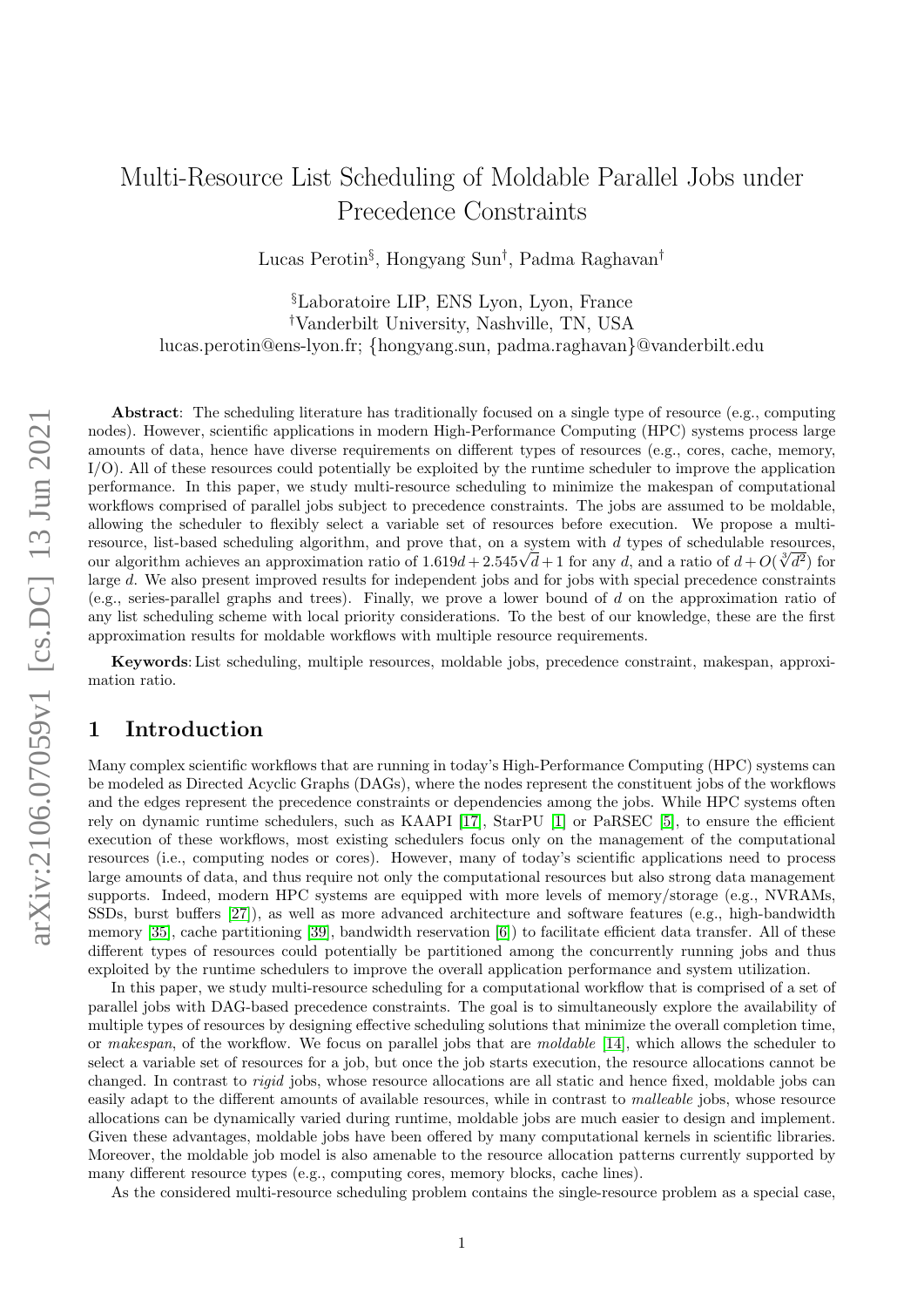it is known to be strongly NP-complete [\[12\]](#page-16-5). Thus, we focus on designing good approximation algorithms. In contrast to the single-resource problem, however, the multi-resource problem needs to consider the combined effect of multiple types of resources on the execution time of the jobs, which poses additional challenges to the scheduling problem. By adopting a two-phase approach [\[37\]](#page-17-3) widely used for scheduling moldable jobs, we design a multi-resource, list-based scheduling algorithm. In particular, our algorithm first computes an approximate resource allocation for all jobs on different resource types, and then applies an extended list scheduling scheme to schedule the jobs. As list scheduling is easy to implement, the proposed algorithm can be readily applied to practical systems.

We prove the following main results for a system consisting of  $d$  types of schedulable resources, under reasonable assumptions on the job execution times and speedups:

- sonable assumptions on the job execution times and speedups:<br>● An approximation ratio of  $1.619d + 2.545\sqrt{d} + 1$  for any d, and a ratio of  $d + O(\sqrt[3]{d^2})$  for large d;
- Improved approximations for some special graphs (e.g., series-parallel graphs, trees and independent jobs) √ with ratios of  $1.619d + 1$  for any d and  $d + O(\sqrt{d})$  for large d.
- A lower bound of d on the approximation ratio of any list scheduling scheme with local priority considerations.

To the best of our knowledge, these are the first approximation results for moldable workflows with multiple resource requirements. They also improve upon the 2d-approximation previously shown in [\[36\]](#page-17-4) for independent moldable jobs. The results demonstrate that our algorithm essentially achieves the optimal asymptotic approximation up to the dominating factor (i.e.,  $d$ ) among the generic class of local list scheduling schemes, thus matching the same asymptotic performance for rigid [\[16\]](#page-16-6) and malleable [\[21\]](#page-17-5) jobs. Altogether, these results lay the theoretical foundation for multi-resource scheduling of parallel workflows.

The rest of this paper is organized as follows. Section [2](#page-1-0) reviews some related work on moldable and multiresource scheduling. Section [3](#page-2-0) formally introduces the scheduling model and derives a lower bound on the optimal makespan. Section [4](#page-4-0) presents our multi-resource scheduling algorithm and analyzes its approximation ratios for general job graphs. Section [5](#page-12-0) proves improved results for some special graphs, including series-parallel graphs, trees and independent jobs. Section [6](#page-14-0) shows a lower bound on the performance of local list scheduling schemes, and finally, Section [7](#page-15-0) concludes the paper and briefly discusses open questions.

# <span id="page-1-0"></span>2 Related Work

This section reviews some related work on scheduling moldable parallel jobs, as well as on multi-resource scheduling under different job models and objectives.

# 2.1 Moldable Job Scheduling

Scheduling moldable parallel jobs to minimize the makespan is strongly NP-hard on  $P \geq 5$  processors [\[12\]](#page-16-5), and the problem has been extensively studied in the literature from the perspective of approximation algorithms. Most prior work, however, has focused on a single type of resource while assuming different speedup models for the jobs.

For scheduling independent moldable jobs with arbitrary speedups, Turek et al. [\[37\]](#page-17-3) presented a 2-approximation list-based algorithm and a 3-approximation algorithm based on building shelves. Ludwig and Tiwari [\[28\]](#page-17-6) later improved the 2-approximation result with lower computational complexity. For monotonic jobs, whose execution time  $t(p)$  is non-decreasing in the number p of allocated processors and whose work function  $w(p) = p \cdot t(p)$  is non-decreasing in p, Mounie et al. [\[29\]](#page-17-7) presented a  $(1.5 + \epsilon)$ -approximation algorithm using dual approximation. Jansen and Land [\[22\]](#page-17-8) showed a lower complexity algorithm that achieves the same  $(1.5 + \epsilon)$ -approximation as well as a PTAS, when the execution time functions of the jobs admit compact encodings.

For scheduling moldable jobs with precedence constraints, Lepère et al. [\[26\]](#page-17-9) presented a 5.236-approximation algorithm for monotonic jobs. Jansen and Zhang [\[24\]](#page-17-10) improved the approximation ratio to around 4.73 for the same model, and recently, Chen [\[7\]](#page-16-7) further improved it to around 3.42 using an iterative approximation method. Additionally, better approximation results have been obtained for jobs with special dependency graphs (e.g., series-parallel graphs and trees [\[26,](#page-17-9) [25\]](#page-17-11)) or special speedup models (e.g., concave speedup [\[23,](#page-17-12) [8\]](#page-16-8) and roofline speedup [\[38,](#page-17-13) [15\]](#page-16-9)).

## 2.2 Multi-Resource Scheduling

Some approximation algorithms have been proposed on multi-resource scheduling to minimize makespan under different parallel job models.

Garey and Graham [\[16\]](#page-16-6) considered scheduling n sequential jobs on  $m$  identical machines with d additional types of resources. Further, each job has a fixed resource requirement from each resource type, making it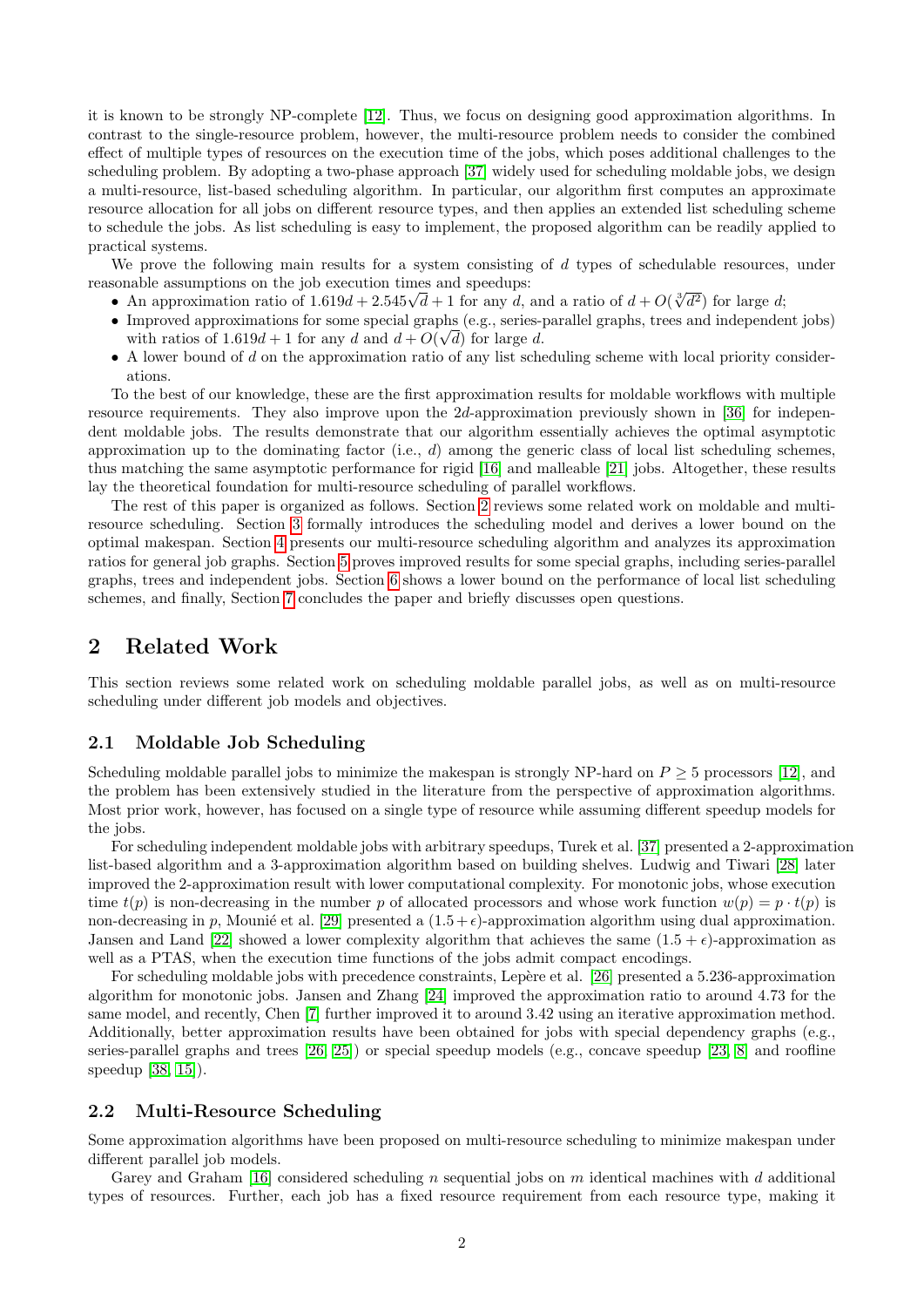essentially a rigid job scheduling model. They presented a list-scheduling algorithm and proved three results: (1) an m-approximation for jobs with precedence constraints and when there is only one type of resource, i.e.,  $d = 1$ ; (2) a  $(d+1)$ -approximation for independent jobs and when the number of machines is not a constraining factor, i.e.,  $m \ge n$ ; (3) a  $(d+2-\frac{2d+1}{m})$ -approximation for independent jobs with any  $m \ge 2$ . For the case of  $d = 1$ , Demirci et al. [\[11\]](#page-16-10) presented an improved  $O(\log n)$ -approximation for jobs with precedence constraints, and Niemeier and Wiese [\[30\]](#page-17-14) presented an improved  $(2 + \epsilon)$ -approximation for independent jobs.

He et al. [\[21,](#page-17-5) [20\]](#page-17-15) considered parallel jobs that are represented as direct acyclic graphs (DAGs) consisting of unit-size tasks, each of which requests a single type of resource from a total of  $d$  resource types. Further, the amount of resources allocated to a job can be dynamically changed during runtime, making it essentially a *malleable* job scheduling model. They showed that list scheduling achieves  $(d+1)$ -approximation for this model. Shmoys et al. [\[33\]](#page-17-16) considered a similar model while further restricting the tasks of each job to be processed sequentially. They called it the DAG-shop scheduling model, and presented a polylog approximation result in number of machines and job length.

Sun et al. [\[36\]](#page-17-4) considered scheduling independent *moldable* jobs on d types of resources. They presented a 2d-approximation list-based algorithm and a  $(2d + 1)$ -approximation shelf-based algorithm, thus generalizing the single-resource results in [\[37\]](#page-17-3). They also presented a technique to transform any c-approximation algorithm for a single resource type to a cd-approximation algorithm for d types of resources. This work is the closest to ours, while we consider moldable jobs with precedence constraints. When jobs are independent, our main approximation result also improves the one in [\[36\]](#page-17-4) for a large number of resource types.

Beaumont et al. [\[3\]](#page-16-11) and Eyraud-Dubois and Kumar [\[13\]](#page-16-12) considered scheduling sequential jobs on two alternative types of resources (CPU and GPU) to minimize the makespan. In their model, each job can be chosen to execute on either resource type with different processing rates. They analyzed an approximation algorithm, called HeteroPrio, for both independent jobs and jobs with precedence constraints. The approximation ratios depend on the relative amount of resources in the two resource types. A recent survey on this *alternative-resource* scheduling model can also be found in [\[2\]](#page-16-13).

Additionally, some prior works have studied heuristic algorithms under various multi-resource scheduling models or objectives. Ghodsi et al. [\[18\]](#page-17-17) focused on the objective of resource allocation fairness in a multiuser setting. They proposed the Dominant Resource Fairness (DRF) algorithm that aims at maximizing the minimum dominant share across all users. Grandl et al. [\[19\]](#page-17-18) considered scheduling malleable jobs under four specific resource types (CPU, memory, disk and network). They designed a heuristic algorithm, called Tetris, that schedules jobs by considering the correlation between the job's peak resource demands and the machine's resource availabilities, with the goal of minimizing resource fragmentation. NoroozOliaee et al. [\[31\]](#page-17-19) studied a similar problem but with two resources only (CPU and memory). They showed that a simple scheduling heuristic that uses Best Fit and Shortest Job First delivers good performance in terms of resource utilization and job queueing delays.

# <span id="page-2-0"></span>3 Models

This section presents the multi-resource scheduling model, gives a formal statement of the problem, and derives a lower bound on the optimal schedule.

#### 3.1 Scheduling Model

We consider the problem of scheduling a set of n moldable jobs on d distinct types of resources (e.g., processor, memory, cache). Each resource type i has a total amount  $P^{(i)}$  of available resource. The jobs are moldable, i.e., they can be executed using different amounts of resources from each resource type, but the resource usage cannot be changed once a job has started executing. For each job j, its execution time  $t_i(p_i)$  depends on the *resource allocation*  $p_j = (p_j^{(1)}, p_j^{(2)}, \cdots, p_j^{(d)})$ , which specifies the amount of resource  $p_j^{(i)} \geq 0$  allocated to the job for each resource type  $i = 1, 2, \ldots, d$ . We make the following reasonable assumptions on the resource allocation and execution time of the jobs.

**Assumption 1** (Integral Resources). All resource allocations  $p_j^{(i)}$  's for the jobs and the total amount of resources  $P^{(i)}$ 's for all resource types are integers.

This is a natural assumption for discrete resources, such as processors. Other resource types, such as memory or cache, are typically allocated in discrete chunks as well (e.g., memory blocks, cache lines) in practical systems.

**Assumption 2** (Known Execution Times). For each job j, its execution time function  $t_i(p_i)$  is known for every possible resource allocation  $p_i$ .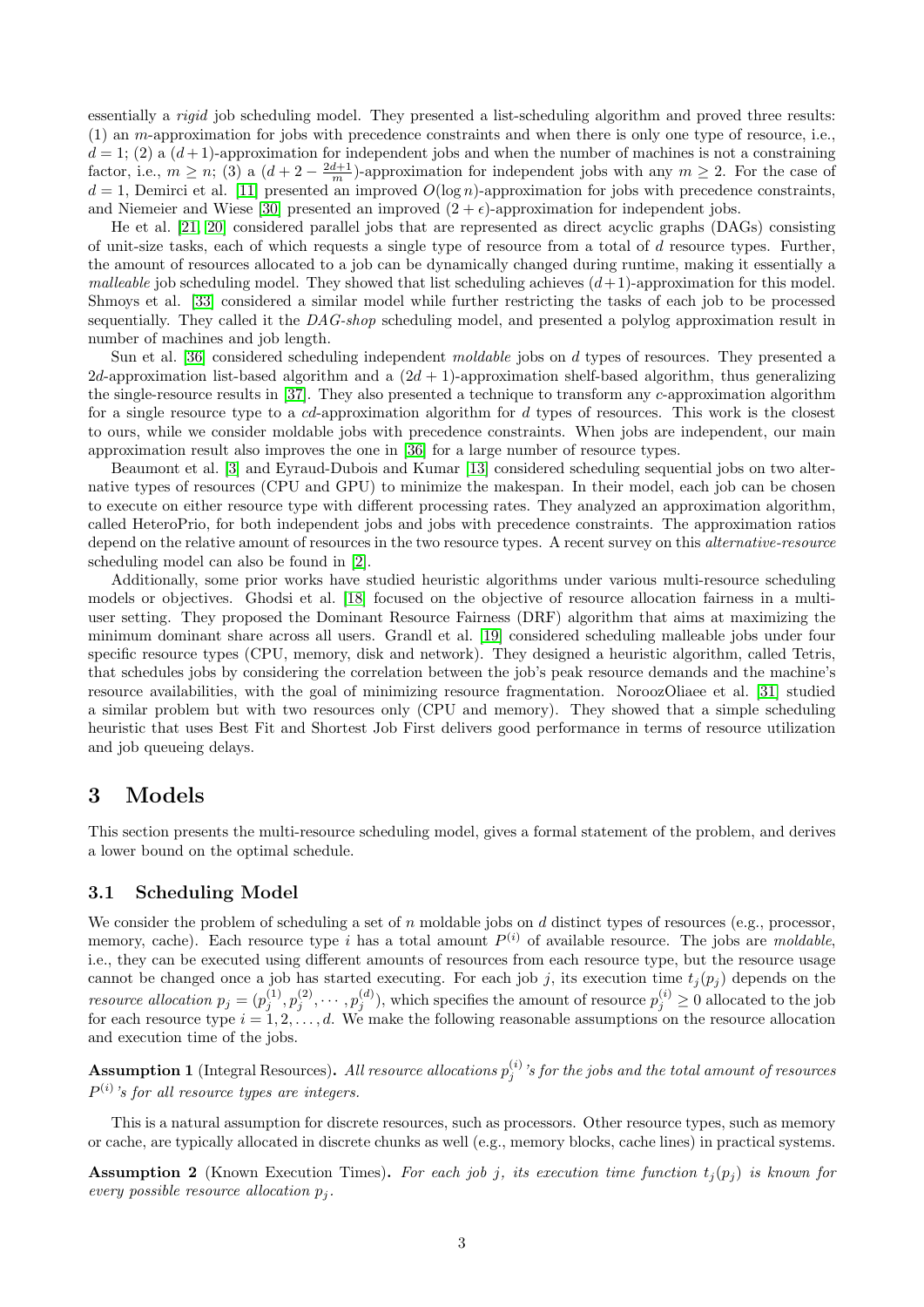In practice, the execution time function of an application could be obtained through one or more of the following approaches: application modeling or profiling, performance prediction or interpolation from historic data. Here, we are not concerned about how such a function is obtained.

<span id="page-3-2"></span>**Assumption 3** (Monotonic Jobs). Given two resource allocations  $p_j$  and  $q_j$  for a job j, we say that  $p_j$  is at  $p_j$  denoted by  $p_j \preceq q_j$ , if  $p_j^{(i)} \leq q_j^{(i)}$  for all  $1 \leq i \leq d$ . The execution times of the job under these two allocations satisfy:

$$
t_j(q_j) \le t_j(p_j) \le \left( \max_{i=1...d} q_j^{(i)}/p_j^{(i)} \right) \cdot t_j(q_j).
$$

This generalizes the monotonic job assumption under a single resource type [\[26,](#page-17-9) [29\]](#page-17-7), which has been observed for many real-world applications. In particular, the first inequality specifies that the execution time of a job is *non-increasing* in the amount of resource allocated to the job<sup>[1](#page-3-0)</sup>, and the second inequality restricts the job to have non-superlinear speedup with respect to any resource type<sup>[2](#page-3-1)</sup>. Note that we do not make any assumptions on a job j's relative execution times under two resource allocations  $p_j$  and  $q_j$  that are non-comparable, i.e.,  $p_j \npreceq q_j$  and  $q_j \npreceq p_j$ .

Additionally, a set of *precedence constraints* is specified for the jobs, which form a directed acyclic graph (DAG),  $G = (V, E)$ . Each node  $j \in V$  in the graph represents a job and a directed edge  $(j_1 \rightarrow j_2) \in E$ requires that job  $j_2$  cannot start executing until the completion of job  $j_1$ . In this case,  $j_1$  is called an immediate predecessor of  $j_2$ , and  $j_2$  is called an immediate successor of  $j_1$ .

## 3.2 Problem Statement

The objective is to find a schedule for the jobs to minimize the maximum completion time, or the makespan. Specifically, a schedule is defined by the following two decisions:

- Resource allocation decision:  $\mathbf{p} = (p_1, p_2, \ldots, p_n);$
- Starting time decision:  $\mathbf{s} = (s_1, s_2, \dots, s_n).$

Given a pair of scheduling decisions **p** and **s**, the completion time of a job j is defined as  $c_j = s_j + t_j (p_j)$ , and the makespan of the jobs is given by  $T = \max_j c_j$ . A schedule is *valid* if it respects the following constraints:

- For each resource type  $i$ , the amount of resource utilized by all running jobs at any time does not exceed the total amount  $P^{(i)}$  of available resource;
- If two jobs  $j_1$  and  $j_2$  have a precedence constraint, i.e.,  $j_1 \to j_2$ , then the starting time of  $j_2$  is no earlier than the completion time of  $j_1$ , i.e.,  $s_{j_2} \geq c_{j_1}$ .

The above multi-resource scheduling problem is clearly NP-complete, as it contains the single-resource scheduling problem [\[24,](#page-17-10) [26\]](#page-17-9) as a special case. Thus, we aim at designing approximation algorithms with bounded performance guarantees. An algorithm is said to be *r*-approximation if its makespan satisfies  $\frac{T}{T_{\text{corr}}} \leq r$  for any set of jobs, where  $T_{\text{OPT}}$  denotes the optimal makespan.

## 3.3 Lower Bound on Optimal Makespan

We now derive a lower bound on the optimal makespan. To that end, we define the following concepts given a resource allocation decision  $\mathbf{p} = (p_1, p_1, \dots, p_n)$  for the jobs.

**Definition 1.** For each job j:

- $w_j^{(i)}(p_j) = p_j^{(i)} \cdot t_j(p_j)$ : work on resource type i;
- $a_j^{(i)}(p_j) = \frac{w_j^{(i)}(p_j)}{P^{(i)}}$  $\frac{p_j^{(1)}(P_j)}{P^{(i)}}$ : area (or normalized work) on resource type i;
- $a_j(p_j) = \frac{1}{d} \sum_{i=1}^d a_j^{(i)}(p_j)$ : average area over all resource types.

Definition 2. For the set of jobs:

<span id="page-3-0"></span><sup>&</sup>lt;sup>1</sup>This assumption, however, is not restrictive, as we can discard any allocation that uses more resource than another allocation but results in a higher job execution time.

<span id="page-3-1"></span><sup>2</sup>Some parallel applications can achieve superlinear speedups with a combined effect of increased allocations in two or more resource types (e.g., the cache effect [\[32\]](#page-17-20) when increasing both processor and cache allocations). We do not consider such superlinear speedup model in this paper.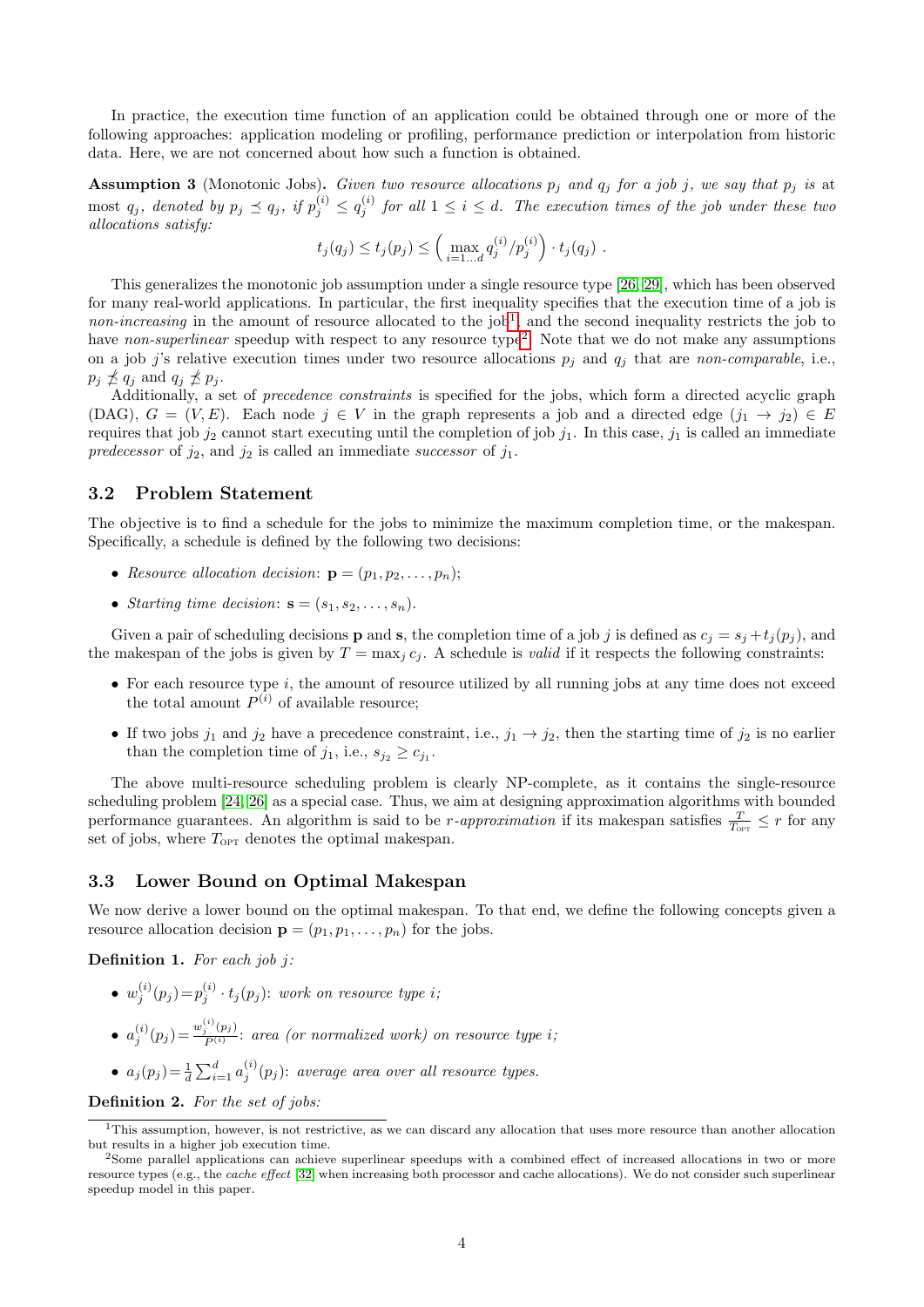- $W^{(i)}(\mathbf{p}) = \sum_{j=1}^{n} w_j^{(i)}(p_j)$ : total work on resource type i;
- $A^{(i)}(\mathbf{p}) = \frac{W^{(i)}(\mathbf{p})}{P^{(i)}} = \sum_{j=1}^{n} a_j^{(i)}(p_j)$ : total area on resource type i;
- $A(\mathbf{p}) = \frac{1}{d} \sum_{i=1}^{d} A^{(i)}(\mathbf{p}) = \sum_{j=1}^{n} a_j(p_j)$ : average total area over all resource types,
- $C(\mathbf{p}, f) = \sum_{j \in f} t_j(p_j)$ : total execution time of all the jobs along a particular path f in the graph<sup>[3](#page-4-1)</sup>;
- $C(\mathbf{p}) = \max_{f} C(\mathbf{p}, f)$ : critical path length, i.e., total execution time of the jobs along a critical (longest) path in the graph;
- $L(\mathbf{p}) = \max(A(\mathbf{p}), C(\mathbf{p}))$ : maximum of average total area  $A(\mathbf{p})$  and critical path length  $C(\mathbf{p})$ .

We further define  $L_{\text{min}} = \min_{\mathbf{p}} L(\mathbf{p})$  to be the minimum value of  $L(\mathbf{p})$  among all possible resource allocations, and let  $\mathbf{p}^*$  denote a resource allocation such that  $L(\mathbf{p}^*) = L_{\text{min}}$ . The following lemma shows that  $L_{\text{min}}$  serves as a lower bound on the optimal makespan.

## <span id="page-4-2"></span>Lemma 1.  $T_{\text{OPT}} > L_{\text{min}}$ .

Proof. We first show that, given any resource allocation p, the makespan produced by any schedule must satisfy  $T \ge \max(A(\mathbf{p}), C(\mathbf{p}))$ . The bound  $T \ge C(\mathbf{p})$  is trivial, since the jobs along the critical path must be executed sequentially, so the makespan is at least  $C(\mathbf{p})$ . To derive the bound  $T \geq A(\mathbf{p})$ , we observe that the average total area  $A(\mathbf{p})$  in any valid schedule with makespan T must satisfy:

$$
A(\mathbf{p}) = \frac{1}{d} \sum_{i=1}^{d} \sum_{j=1}^{n} \frac{w_j^{(i)}(p_j)}{P^{(i)}}
$$
  
= 
$$
\frac{1}{d} \sum_{i=1}^{d} \frac{1}{P^{(i)}} \sum_{j=1}^{n} w_j^{(i)}(p_j)
$$
  

$$
\leq \frac{1}{d} \sum_{i=1}^{d} \frac{1}{P^{(i)}} \cdot (P^{(i)} \cdot T) = T.
$$

The inequality  $\sum_{j=1}^n w_j^{(i)}(p_j) \le P^{(i)} \cdot T$  is because  $P^{(i)} \cdot T$  is the maximum amount of work that can be allocated to the jobs within time T on any resource type i with total amount of resource  $P^{(i)}$ .

Suppose the optimal schedule uses a resource allocation  $\mathbf{p}_{\text{OPT}}$ . Then, its makespan must satisfy:

$$
T_{\text{OPT}} \ge \max\left(A(\mathbf{p}_{\text{OPT}}), C(\mathbf{p}_{\text{OPT}})\right) = L(\mathbf{p}_{\text{OPT}}) \ge L(\mathbf{p}^*) = L_{\min}.
$$

The last inequality is because  $L(\mathbf{p}^*)$  is the minimum  $L(\mathbf{p})$  among all possible resource allocations, including  $\Box$  $\mathbf{p}_{\text{OPT}}$ .

# <span id="page-4-0"></span>4 A Multi-Resource Scheduling Algorithm and Approximation Results

In this section, we present a multi-resource scheduling algorithm and analyze its approximation ratio for general DAGs. The algorithm adopts the *two-phase approach* that has been widely used for scheduling moldable jobs on a single type of resource [\[37,](#page-17-3) [26,](#page-17-9) [24\]](#page-17-10).

## 4.1 Phase 1: Resource Allocation

### 4.1.1 Discrete Time-Cost Tradeoff (DTCT) Problem

To allocate resources for the jobs, we consider a relevant discrete time-cost tradeoff problem [\[10\]](#page-16-14), which has been studied in the literature of operations research and project management.

<span id="page-4-1"></span><sup>&</sup>lt;sup>3</sup>A path is a sequence of jobs with linear precedence, i.e.,  $f = (j_{\pi(1)} \to j_{\pi(2)} \to \cdots \to j_{\pi(v)})$ , where the first job  $j_{\pi(1)}$  does not have any predecessor in the graph and the last job  $j_{\pi(v)}$  does not have any successor.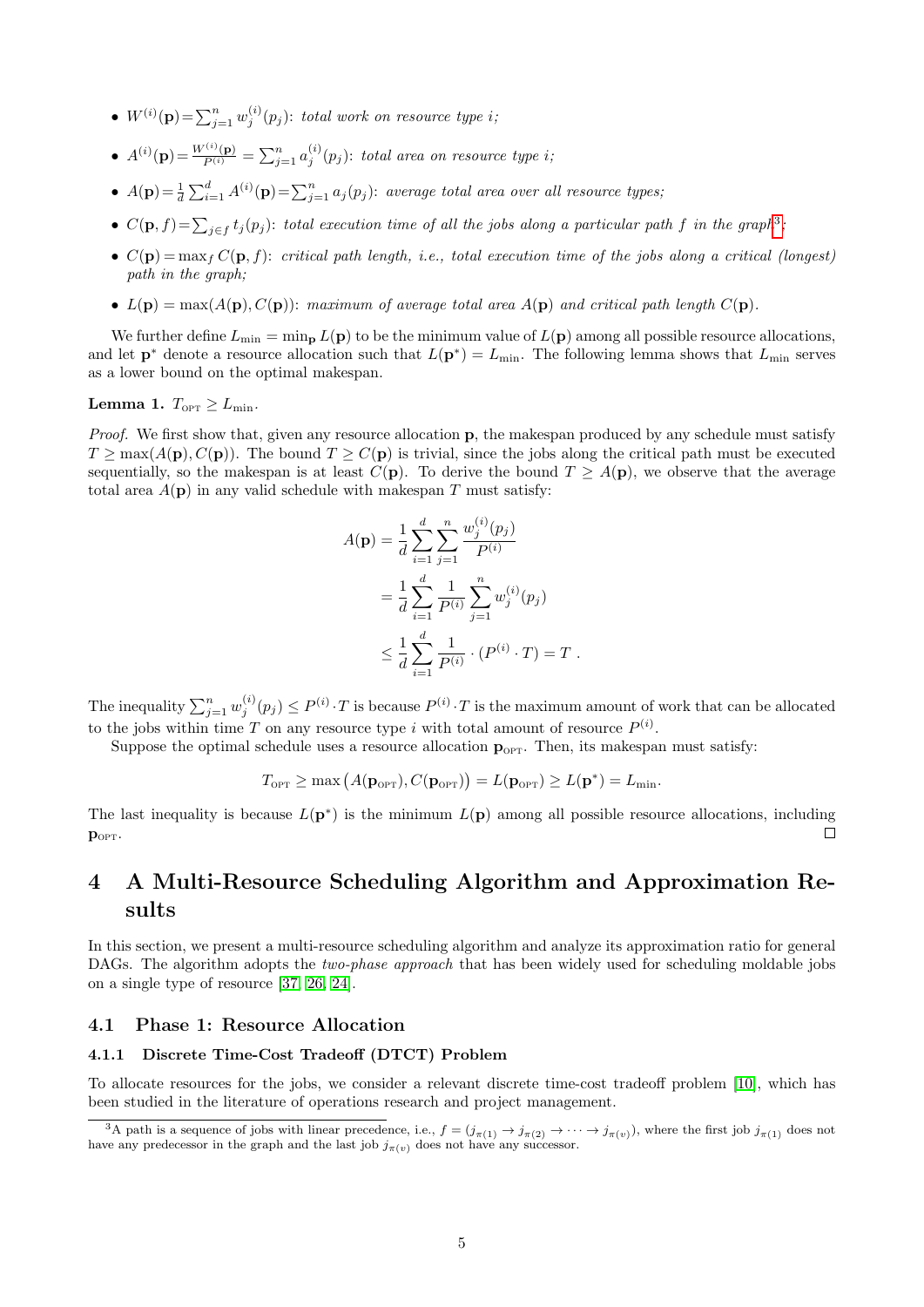<span id="page-5-2"></span>Definition 3 (Discrete Time-Cost Tradeoff (DTCT)). Suppose a project consists of n precedence-constrained tasks. Each task j can be executed using several different alternatives and each alternative i takes time  $t_{j,i}$  and has cost  $c_{j,i}$ . Further, for any two alternatives  $i_1$  and  $i_2$ , if  $i_1$  is faster than  $i_2$ , then  $i_1$  is more costly than  $i_2$ , i.e.,

<span id="page-5-1"></span>
$$
t_{j,i_1} \le t_{j,i_2} \Rightarrow c_{j,i_1} \ge c_{j,i_2} . \tag{1}
$$

Given a project realization  $\sigma$  that specifies which alternative is chosen for each task, the total project duration  $D(\sigma)$  is defined as the sum of times of the tasks along the critical path, and the total cost  $B(\sigma)$  is defined as the sum of costs of all tasks. The objective is to find a realization  $\sigma^*$  that minimizes the total project duration  $D(\sigma^*)$  and the total cost  $B(\sigma^*)$ .

The above DTCT problem is obviously bicriteria, and a tradeoff exists between the total project duration and the total cost. Two problem variants have been commonly studied, both of which are shown to be NP-complete [\[9\]](#page-16-15):

- Budget Problem: Given a total cost budget B, minimize the project duration  $D(\sigma)$  subject to  $B(\sigma) \leq B$ ;
- Deadline Problem: Given a project deadline D, minimize the total cost  $B(\sigma)$  subject to  $D(\sigma) \leq D$ .

For both problems, Skutella [\[34\]](#page-17-21) presented a polynomial-time algorithm, which, given any feasible budgetdeadline pair  $(B, D)$ , finds a realization  $\sigma$  for the project that satisfies:  $D(\sigma) \leq \frac{D}{\rho}$  and  $B(\sigma) \leq \frac{B}{1-\rho}$ , for any  $\rho \in (0, 1).^{4}$  $\rho \in (0, 1).^{4}$  $\rho \in (0, 1).^{4}$ 

#### 4.1.2 Allocating Resources to Jobs

We transform our resource allocation problem to the DTCT problem and solve it using the approximation result in [\[34\]](#page-17-21). To that end, a task j is created for each job j in the graph, with the set of alternatives for the task corresponding to the set of resource allocations for the job. The execution time  $t_{j,i}$  of task j with alternative i is then defined as the execution time  $t_j(p_j)$  of job j with the corresponding resource allocation  $p_j$ , and the cost  $c_{j,i}$  is defined as the average area  $a_j(p_j)$ .

Let S denote the set of all  $Q = \prod_{i=1}^d P^{(i)}$  possible resource allocations for a job. To ensure that Condition [\(1\)](#page-5-1) in Definition [3](#page-5-2) is satisfied, we discard, for each job j, the subset  $\mathcal{D}_j \subset \mathcal{S}$  of dominated allocations, which is defined as:

<span id="page-5-4"></span>
$$
\mathcal{D}_j = \{ p_j \mid \exists q_j, t_j(q_j) < t_j(p_j) \text{ and } a_j(q_j) < a_j(p_j) \},\tag{2}
$$

and only use the remaining set of *non-dominated* allocations, denoted by  $\mathcal{N}_j = \mathcal{S} \backslash \mathcal{D}_j$ , to create the alternatives of the task. Thus, a realization  $\sigma$  for the project corresponds to a resource allocation decision **p** for the jobs. The total project duration  $D(\sigma)$  then corresponds to the total execution time  $C(\mathbf{p})$  of the jobs, and the total cost  $B(\sigma)$  corresponds to the average total area  $A(\mathbf{p})$ .

A resource allocation decision  $\mathbf{p} = (p_1, p_2, \dots, p_n)$  is said to be *non-dominated* if the allocation for every job is non-dominated, i.e.,  $p_j \in \mathcal{N}_j$  for all  $j = 1, \ldots, n$ . The following lemma shows that the minimum makespan lower bound  $L_{\text{min}}$  can be achieved by a non-dominated resource allocation.

<span id="page-5-3"></span>**Lemma 2.** There exists a non-dominated resource allocation  $\mathbf{p}^* = (p_1^*, p_2^*, \dots, p_n^*)$  that achieves  $L(\mathbf{p}^*) = L_{\text{min}}$ .

*Proof.* Consider any resource allocation  $\mathbf{q}^* = (q_1^*, q_2^*, \dots, q_n^*)$  that achieves  $L(\mathbf{q}^*) = L_{\min}$ , and suppose it contains a dominated allocation  $q_j^* \in \mathcal{D}_j$  for a job j. Then, by replacing  $q_j^*$  with a non-dominated allocation  $q_j^{\prime*} \in \mathcal{N}_j$  that dominates  $q_j^*$ , i.e.,  $t_j(q_j^*) < t_j(q_j^*)$  and  $a_j(q_j'^*) < a_j(q_j^*)$ , we get a new resource allocation  $\mathbf{q'}^* = (q_1^*, \ldots, q_{j-1}^*, q_j^*, q_{j+1}^*, \ldots, q_n^*)$ , which satisfies  $A(\mathbf{q'}^*) \lt A(\mathbf{q}^*)$  and  $C(\mathbf{q'}^*) \leq C(\mathbf{q}^*)$ . This implies  $L(\mathbf{q'}^*) \leq C(\mathbf{q}^*)$  $L(\mathbf{q}^*) = L_{\text{min}}$ . Repeating the process above for every job with a dominated allocation results in an overall nondominated allocation p <sup>∗</sup> and proves the lemma.  $\Box$ 

We can now find a resource allocation  $p'$  for the jobs (or equivalently a realization  $\sigma'$  in the corresponding DTCT problem), with the following property.

<span id="page-5-0"></span><sup>&</sup>lt;sup>4</sup>In essence, this bicriteria approximation algorithm first transforms each task of the project into a set of virtual tasks, and then constructs a relaxed linear program (LP) for the transformed problem. The relaxed LP either minimizes  $D(\sigma)$  subject  $B(\sigma) \leq B$ or minimizes  $B(\sigma)$  subject  $D(\sigma) \leq D$ . In either case, the result can be obtained by rounding the optimal fractional solution to the relaxed LP based on the parameter  $\rho$ .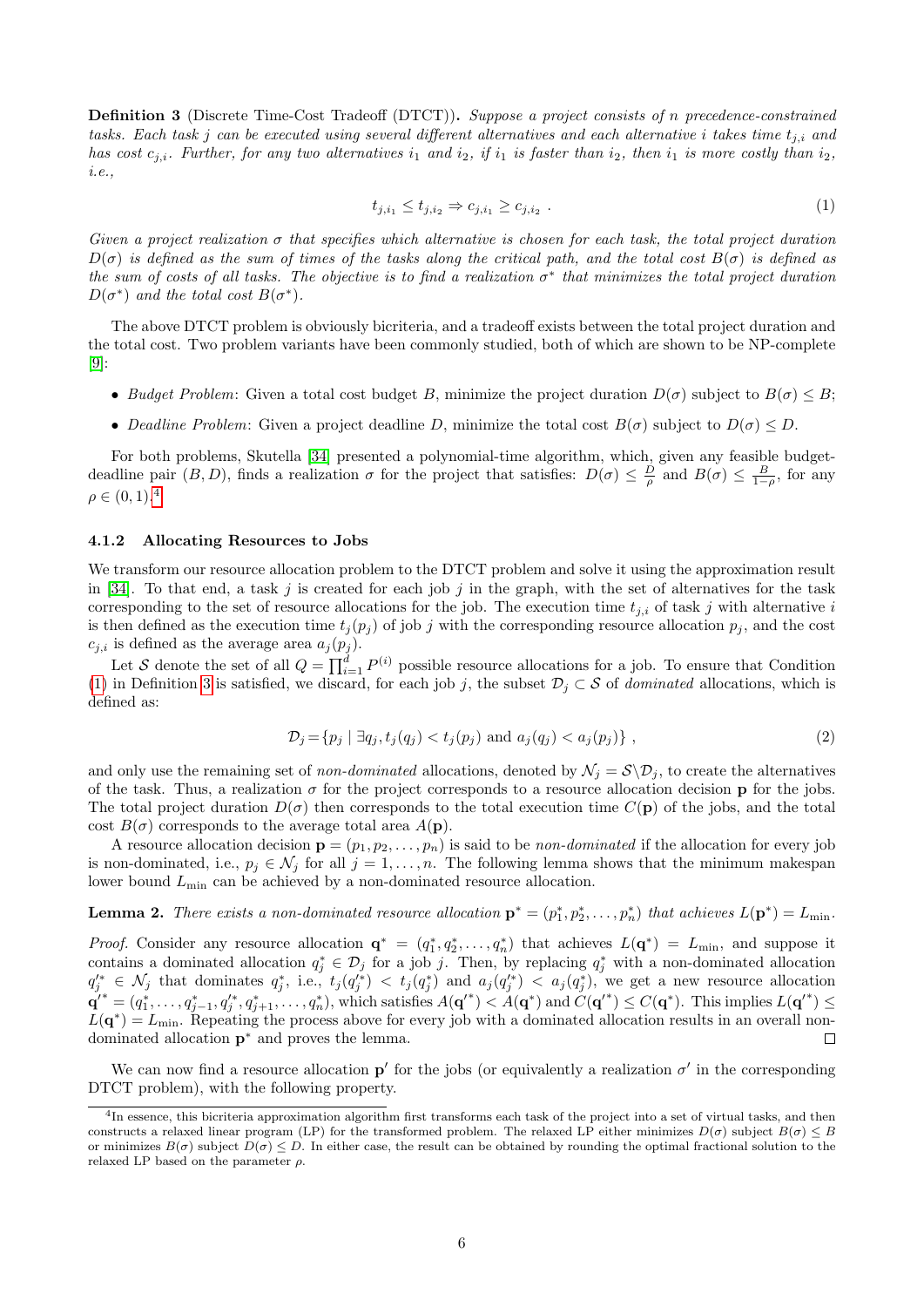<span id="page-6-6"></span>**Lemma 3.** For any  $\rho \in (0,1)$ , a resource allocation  $\mathbf{p}' = (p'_1, p'_2, \ldots, p'_n)$  can be found in polynomial time that satisfies:

$$
C(\mathbf{p}') \le \frac{T_{\text{OPT}}}{\rho} \tag{3}
$$

<span id="page-6-2"></span><span id="page-6-1"></span>
$$
A(\mathbf{p}') \le \frac{T_{\text{OPT}}}{1 - \rho} \tag{4}
$$

Proof Sketch. The result can be obtained by adapting the algorithm in [\[34\]](#page-17-21), which minimizes the project duration (or total cost) subject to a known budget  $B$  (or deadline  $D$ ) for the DTCT problem. Without knowing the value of this constraint a priori, we can still achieve the same approximations by adopting the technique used in [\[24\]](#page-17-10) for the problem with a single resource type. Specifically, the relaxed LP originally formulated in [\[34\]](#page-17-21) can be modified and applied to our problem as follows: minimize the lower bound  $L(\mathbf{p})$  instead, subject to two additional constraints  $C(\mathbf{p}) \le L(\mathbf{p})$  and  $A(\mathbf{p}) \le L(\mathbf{p})$ . Then, by rounding the optimal fractional solution  $\bar{\mathbf{p}}^*$  to this modified LP, we can get a resource allocation **p**' that satisfies:  $C(p') \leq \frac{C(p^*)}{\rho} \leq \frac{L(p^*)}{\rho}$ s modified LP, we can get a resource allocation **p**' that satisfies:  $C(\mathbf{p}') \leq \frac{C(\mathbf{p}^*)}{\rho} \leq \frac{L(\mathbf{p}^*)}{\rho}$  and  $A(\mathbf{p}') \leq \frac{A(\mathbf{p}^*)}{1-\rho} \leq$  $L(\mathbf{\bar{p}}^*)$  $\frac{1}{1-\rho}$ . Since the optimal fractional solution  $\bar{\mathbf{p}}^*$  must result in an objective not greater than the one achieved by any (non-dominated) integral solution  $\mathbf{p}^*$ , and based on Lemma [2,](#page-5-3) we have  $L(\mathbf{\bar{p}}^*) \leq L(\mathbf{p}^*) = L_{\min}$ . The result then directly follows by applying the makespan lower bound in Lemma [1.](#page-4-2) П

#### 4.1.3 Adjusting Resource Allocation

Lastly, we adjust the resource allocation  $p'$  (obtained above with a value of  $\rho$  to be determined later) to get the final resource allocation p for the jobs. The aim is to limit the maximum resource utilization of any job under any resource type, thus facilitating more efficient list scheduling (see Section [4.2\)](#page-7-0). As with the case for a single type of resource [\[26,](#page-17-9) [24\]](#page-17-10), we choose a parameter  $\mu \in (0, 0.5)$ , whose value will also be determined later, and define the resource allocation for each job  $j$  on each resource type  $i$  as follows:

$$
p_j^{(i)} = \begin{cases} \lceil \mu P^{(i)} \rceil, & \text{if } p_j^{(i)} > \lceil \mu P^{(i)} \rceil \\ p_j^{(i)}, & \text{otherwise} \end{cases} \tag{5}
$$

where  $p_j^{(i)}$  is the corresponding resource allocation in  $p'$ . The  $p_j^{(i)}$ 's will then form the final resource allocation p.

A job j is said to be *adjusted* if its final resource allocation  $p_j$  is reduced from the initial allocation  $p'_j$  in any resource type; otherwise, the job is said to be *unadjusted*. The following lemma shows the properties of any adjusted job.

<span id="page-6-5"></span>**Lemma 4.** For any adjusted job  $j$ , its execution time satisfies:

<span id="page-6-4"></span><span id="page-6-3"></span><span id="page-6-0"></span>
$$
t_j(p_j) \le \frac{t_j(p'_j)}{\mu} \t{6}
$$

and its area on any resource type i is bounded by:

$$
a_j^{(i)}(p_j) \le d \cdot a_j(p'_j) \tag{7}
$$

if the total amount of resource type i satisfies  $P^{(i)} \geq \frac{1}{\mu^2}$ .

*Proof.* For any adjusted job j, let  $x_j^{(i)} = \frac{p_j^{(i)}}{p_j^{(i)}}$  denotes its resource reduction factor on any resource type i, and let  $k = \arg \min_{i=1...d} x_j^{(i)}$  denote the resource type with the largest reduction factor for j.

Since the job's final resource allocation  $p_j$  is at most its initial allocation  $p'_j$ , i.e.,  $p_j \preceq p'_j$ , and according to the adjustment procedure in Equation [\(5\)](#page-6-0), we have  $x_j^{(k)} \leq \frac{P^{(k)}}{\lceil \mu P^{(k)} \rceil} \leq \frac{1}{\mu}$ . Thus, based on Assumption [3,](#page-3-2) we can get  $t_j(p_j) \leq (\max_{i=1...d} x_j^{(i)}) \cdot t_j(p'_j) = x_j^{(k)} \cdot t_j(p'_j) \leq \frac{t_j(p'_j)}{\mu}$  $\frac{\mu_{j}}{\mu}$ . To prove the area bound, we distinguish three cases.

Case (1): For resource type k with the largest reduction factor, we have  $w_j^{(k)}(p_j) = p_j^{(k)} \cdot t_j(p_j) \leq \frac{p_j^{(k)}}{r^{(k)}} \cdot (x_j^{(k)} \cdot t_j)$  $x_j^{\langle}$  $(t_j(p'_j)) = p'^{(k)}_j \cdot t_j(p'_j) = w^{(k)}_j(p'_j)$ . Thus, the area of the job on resource type k satisfies  $a_j^{(k)}(p_j) = \frac{w_j^{(k)}(p_j)}{P^{(k)}} \leq$  $\frac{w_j^{(k)}(p'_j)}{P^{(k)}} \leq \sum_{\ell=1}^d$  $\frac{w_j^{(\ell)}(p'_j)}{P^{(\ell)}}=d\cdot a_j(p'_j).$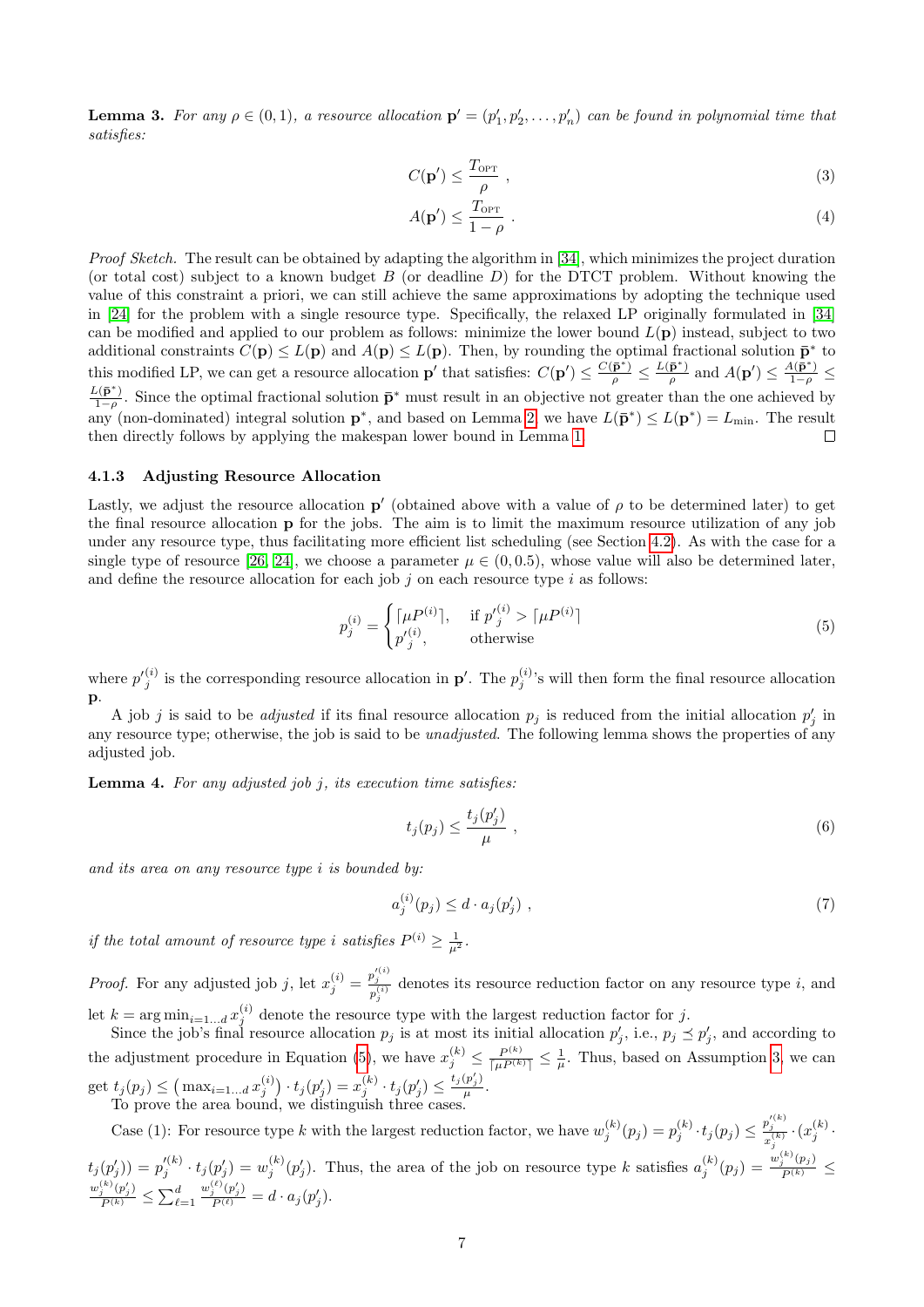#### Algorithm 1: Resource Allocation (Phase 1)

<span id="page-7-1"></span>**Input:** For each job j, the execution time  $t_i(p_i)$  and the average normalized work  $a_i(p_i)$  under all possible resource allocations, given values for the parameters  $\rho$  and  $\mu$ .

**Output:** Resource allocation decision  $\mathbf{p} = (p_1, p_2, \dots, p_n)$  for all jobs.

begin

(Step 1): For each job j, discard the subset  $\mathcal{D}_j \subset \mathcal{S}$  of dominated resource allocations as defined in Equation [\(2\)](#page-5-4);

(Step 2): Transform the resource allocation problem to the DTCT problem and adapt the algorithm in [\[34\]](#page-17-21) to obtain an initial allocation decision  $p'$  that satisfies Equations [\(3\)](#page-6-1) and [\(4\)](#page-6-2);

(Step 3): For each job j and each resource type i, adjust the initial allocation in  $p'$  based on Equation [\(5\)](#page-6-0) to obtain a final resource allocation decision p that satisfies Equations [\(6\)](#page-6-3) and [\(7\)](#page-6-4).

end

Case (2): For any resource type  $i \neq k$  with  $p_j^{(i)} \leq \lfloor \mu P^{(i)} \rfloor \leq \mu P^{(i)}$ , and since  $p_j^{(k)} = \lceil \mu P^{(k)} \rceil \geq \mu P^{(k)}$ , we have  $a_j^{(i)}(p_j) = \frac{w_j^{(i)}(p_j)}{P^{(i)}} = \frac{p_j^{(i)} \cdot t_j(p_j)}{P^{(i)}} \leq \frac{\mu P^{(i)} \cdot t_j(p_j)}{P^{(i)}} \leq \mu \cdot x_j^{(k)} \cdot t_j(p'_j) = \mu \cdot \frac{p_j^{\prime(k)} \cdot t_j(p'_j)}{p^{(k)}}$  $\frac{p_j^{(k)}\cdot t_j(p'_j)}{p_i^{(k)}} \leq \mu \cdot \ \frac{w_j^{(k)}(p'_j)}{\mu^{P(k)}} = \frac{w_j^{(k)}(p'_j)}{P^{(k)}} \leq$ j  $\sum_{\ell=1}^d$  $\frac{w_j^{(\ell)}(p'_j)}{P^{(\ell)}}=d\cdot a_j(p'_j).$ 

Case (3): For any resource type  $i \neq k$  with  $p_j^{(i)} = \lceil \mu P^{(i)} \rceil \leq \mu P^{(i)} + 1$ , by following the derivation steps in Case (2), we can get  $a_j^{(i)}(p_j) \leq \left(1 + \frac{1}{\mu P^{(i)}}\right) \frac{w_j^{(k)}(p'_j)}{P^{(k)}} \leq \sum_{\ell=1}^d$  $\frac{w_j^{(\ell)}(p'_j)}{P^{(\ell)}} + \frac{w_j^{(k)}(p'_j)}{\mu P^{(i)} P^{(k)}} - \frac{w_j^{(i)}(p'_j)}{P^{(i)}} = \sum_{\ell=1}^d$  $\frac{w_j^{(\ell)}(p'_j)}{P^{(\ell)}}$  +  $\left(\frac{p_j^{\prime (k)}}{\mu P^{(k)}} - p_j^{\prime (i)}\right)$ ond  $p'_{j}^{(k)}$  ≤  $P^{(k)}$  and  $p'_{j}^{(i)}$  ≥ [μ $P^{(i)}$ ] ≥ μ $P^{(i)}$ , we have  $\frac{p'_{j}^{(k)}}{\mu P^{(k)}} - p'_{j}^{(i)} \leq \frac{1}{\mu} - \mu P^{(i)}$ , which  $t_j(p'_j)$  $P^{(i)}$  $\frac{w_j^{(\ell)}(p'_j)}{P^{(\ell)}}=d\cdot a_j(p'_j).$ is at most 0 when  $P^{(i)} \geq \frac{1}{\mu^2}$ . In this case, we get  $a_j^{(i)}(p_j) \leq \sum_{\ell=1}^d$  $\Box$ 

Algorithm [1](#page-7-1) summarizes all three steps involved in this first phase of the multi-resource scheduling algorithm.

# <span id="page-7-0"></span>4.2 Phase 2: List Scheduling

#### 4.2.1 Algorithm Description

The second phase schedules the jobs by making a starting time decision s, given the resource allocation decision p determined by the first phase. This is done through a modified list scheduling strategy, as shown in Algorithm [2,](#page-8-0) that extends to multiple types of resources.

A job is said to be ready if all of its immediate predecessors in the precedence graph have been completed or if the job has no immediate predecessor. The algorithm starts by inserting all ready jobs into a queue Q. Then, at time 0 or whenever a running job k completes and hence releases resources, the algorithm inserts, into the queue  $Q$ , any new job k' that becomes ready due to the completion of job k. It then goes through the list of all ready jobs in Q and schedules each job j that can be executed at the current time if its resource allocation  $p_i$ can be met by the amount of available resources in all resource types.

We point out that the ready jobs can be inserted into the queue in any order without affecting the approximation ratio of the algorithm. In practice, giving priority to certain jobs (e.g., with longer execution time or on the critical path) may yield better performance.

#### 4.2.2 Properties of List Scheduling

We now derive some properties of the list scheduling algorithm, which will be used later in the analysis of the overall multi-resource scheduling algorithm.

We first define some notations. Let  $T$  denote the makespan of a list schedule. We note that the algorithm only allocates and de-allocates resources upon job completions. Hence, the entire schedule's duration  $[0, T]$  can be partitioned into a set  $\mathcal{I} = \{I_1, I_2, \dots\}$  of non-overlapping intervals, where jobs only start (or complete) at the beginning (or end) of an interval, and the amount of utilized resource for any resource type does not change during an interval. For any resource type i, let  $P_{util}^{(i)}(I)$  denote the total amount of utilized resources from all jobs that are running during interval  $I \in \mathcal{I}$ . We further classify the set of intervals into the following three categories.

- $\mathcal{I}_1$ : set of intervals during which the amount of utilized resources is at most  $\lceil \mu P^{(i)} \rceil 1$  for all resource type *i*, i.e.,  $\mathcal{I}_1 = \{I \mid \forall i, P_{util}^{(i)}(I) \leq \lceil \mu P^{(i)} \rceil - 1\}.$
- $\mathcal{I}_2$ : set of intervals during which there exists a resource type k that utilizes at least  $\lceil \mu P^{(k)} \rceil$  amount of resources, but the amount of utilized resources is at most  $[(1 - \mu)P^{(i)}] - 1$  for all resource type i, i.e.,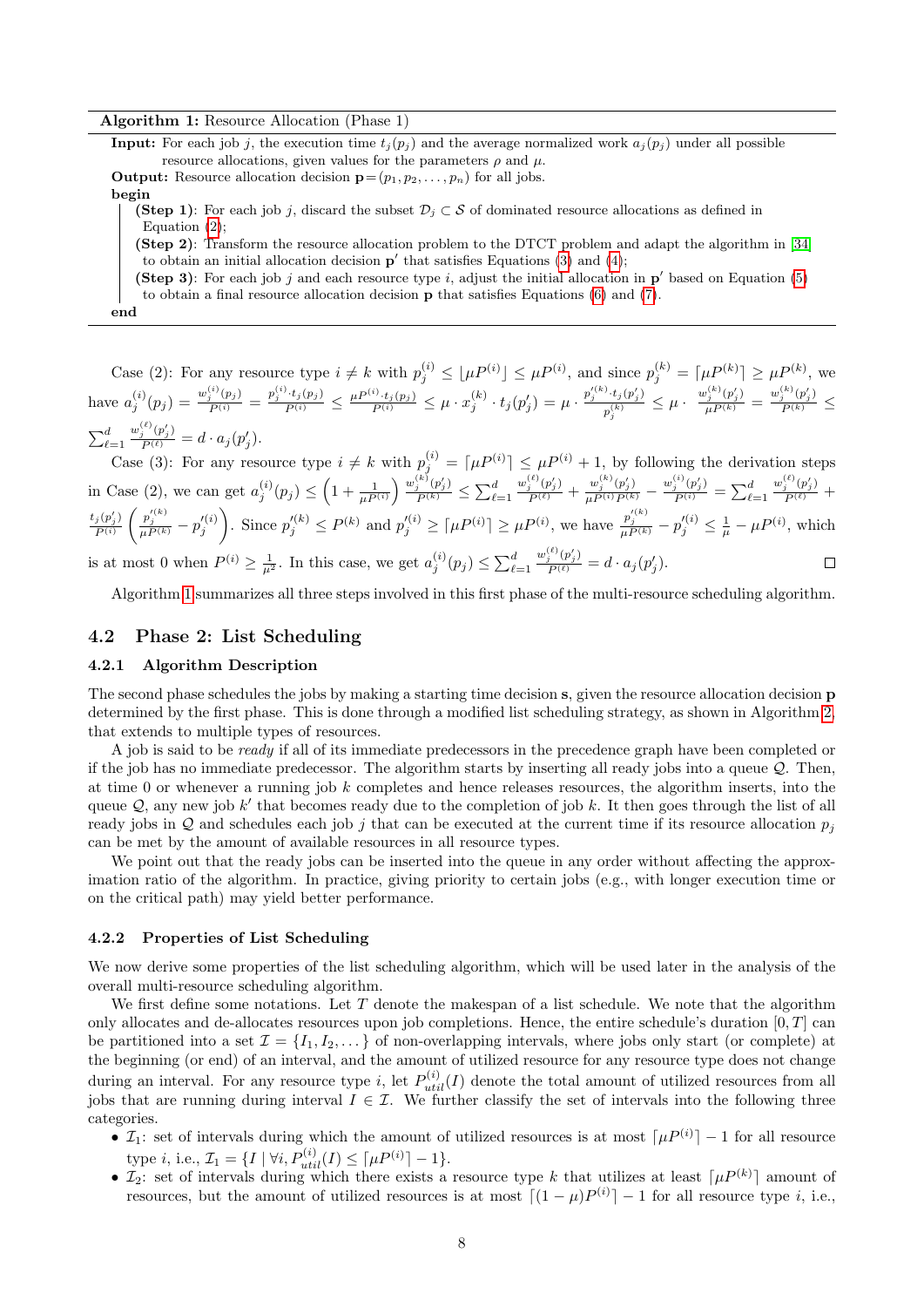Algorithm 2: List Scheduling (Phase 2)

<span id="page-8-0"></span>**Input:** Resource allocation decision  $\mathbf{p} = (p_1, p_2, \dots, p_n)$  for all jobs, and their precedence constraints. **Output:** A list schedule for the jobs with starting time decision  $\mathbf{s} = (s_1, s_2, \dots, s_n)$ . begin insert all ready jobs into a queue Q;  $P_{avail}^{(i)} \leftarrow P^{(i)}, \forall i;$ when at time  $0$  or a job k completes execution do  $curr_time \leftarrow getCurrentTime();$  $P_{avail}^{(i)} \leftarrow P_{avail}^{(i)} + p_k^{(i)}, \forall i;$ for each job  $k'$  that becomes ready do insert job  $k'$  into queue  $\mathcal{Q};$ end for each job  $j \in \mathcal{Q}$  do if  $P_{avail}^{(i)} \geq p_j^{(i)}, \forall i$  then

 $\mathcal{I}_2 = \{I \mid \exists k, P_{util}^{(k)}(I) \geq \lceil \mu P^{(k)} \rceil \text{ and } \forall i,$  $P_{util}^{(i)}(I) \leq \lceil (1 - \mu)P^{(i)} \rceil - 1$ .

end end end end

 $s_j \leftarrow curr\_time$  and execute job j now;

 $P_{avail}^{(i)} \leftarrow P_{avail}^{(i)} - p_j^{(i)}, \forall i;$ remove job  $j$  from queue  $\mathcal{Q}$ ;

•  $\mathcal{I}_3$ : set of intervals during which there exists a resource type k that utilizes at least  $\lceil (1-\mu)P^{(k)} \rceil$  amount of resources, i.e.,  $\mathcal{I}_3 = \{I \mid \exists k, P_{util}^{(k)}(I) \geq \lceil (1 - \mu)P^{(k)} \rceil \}.$ 

Let |I| denote the duration of an interval I, and let  $T_1 = \sum_{I \in I_1} |I|$ ,  $T_2 = \sum_{I \in I_2} |I|$  and  $T_3 = \sum_{I \in I_3} |I|$  be the total durations of the three categories of intervals, respectively. Since  $\mathcal{I}_1$ ,  $\mathcal{I}_2$  and  $\mathcal{I}_3$  are obviously disjoint and partition  $\mathcal{I}$ , we have:

<span id="page-8-2"></span>
$$
T = T_1 + T_2 + T_3 \tag{8}
$$

Furthermore, for each job j and each interval I, we define  $\beta_{i,I}$  to be the fraction of the job executed during that interval. For instance, if one third of job  $j$  is executed in interval  $I$  and two thirds of the job is executed in interval I', we have  $\beta_{j,I} = 1/3$  and  $\beta_{j,I'} = 2/3$ . Note that the fraction is defined in terms of either the execution time or the area (work) of the job, which are equivalent here since the resource allocation of the job has been fixed. Thus, for each job j, we have  $\sum_{I \in \mathcal{I}} \beta_{j,I} = 1$ .

The following lemma bounds the durations of the first two categories of intervals in terms of the execution time along the critical path of the initial resource allocation  $p'$ .

<span id="page-8-1"></span>**Lemma 5** (Critical-Path Bound). For any choice of  $\mu \in (0, 0.5)$ , we have  $T_1 + \mu T_2 \le C(\mathbf{p}')$ .

*Proof.* For any interval  $I \in \mathcal{I}_1 \cup \mathcal{I}_2$ , the amount of utilized resource for any resource type i is at most  $\lceil (1 - \frac{1}{2})^2 \rceil$  $\mu$ ) $P^{(i)}$ ] – 1, so the amount of available resource is at least  $P^{(i)} + 1 - [(1 - \mu)P^{(i)}] \geq [\mu P^{(i)}]$ . According to the resource allocation algorithm, any job is allocated at most  $\lceil \mu P^{(i)} \rceil$  amount of resource for resource type i. Thus, there is sufficient resource available to execute any additional job (if one is ready) during any interval  $I \in \mathcal{I}_1 \cup \mathcal{I}_2$ . This implies that there is no ready job in the queue Q, since otherwise the list scheduling algorithm would have scheduled the job.

In list scheduling, it is known that there exists a path  $f$  in the graph such that whenever there is no ready job in the queue, some job along that path is running [\[15,](#page-16-9) [26,](#page-17-9) [24\]](#page-17-10). Thus, during any interval  $I \in \mathcal{I}_1 \cup \mathcal{I}_2$ , some job along path f is running, and we let  $j(I) \in f$  denote such a job.

Now, consider the initial resource allocation  $p'$ . During any interval  $I \in \mathcal{I}_1$ , the amount of utilized resource for any resource type i is at most  $\lceil \mu P^{(i)} \rceil - 1$ , so job  $j(I)$  must be unadjusted. Thus, we have  $t_{j(I)}(p_{j(I)}) =$  $t_{j(I)}(p'_{j(I)})$ . However, during any interval  $I \in \mathcal{I}_2$ , job  $j(I)$  could be adjusted, and thus, according to Lemma [4](#page-6-5) (Inequality [\(6\)](#page-6-3)), we have  $\mu \cdot t_{j(I)}(p_{j(I)}) \leq t_{j(I)}(p'_{j(I)})$ . We can then derive: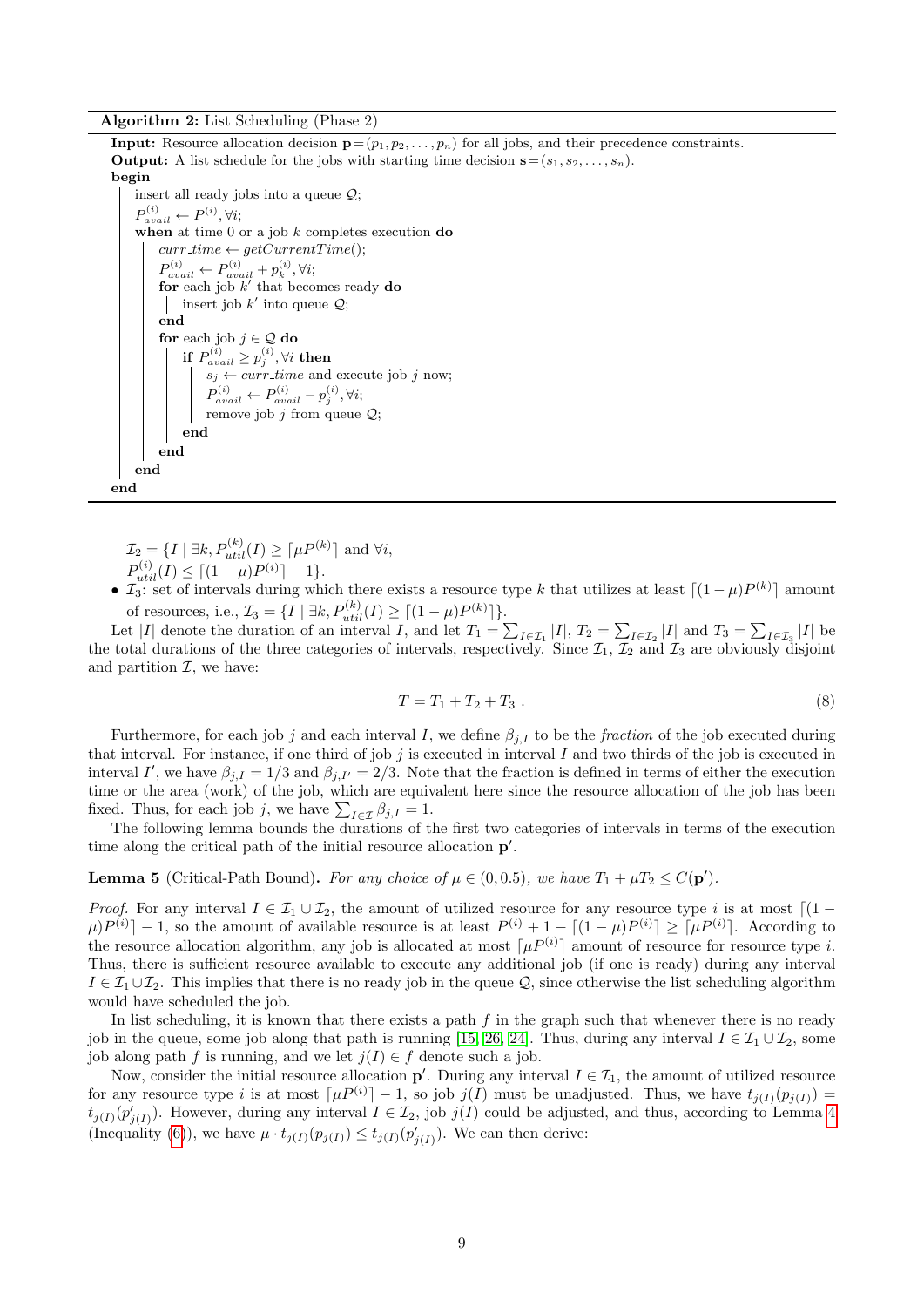$$
T_1 + \mu T_2 = \sum_{I \in \mathcal{I}_1} t_{j(I)}(p_{j(I)}) \cdot \beta_{j(I),I} + \mu \sum_{I \in \mathcal{I}_2} t_{j(I)}(p_{j(I)}) \cdot \beta_{j(I),I}
$$
  
\n
$$
\leq \sum_{I \in \mathcal{I}_1} t_{j(I)}(p'_{j(I)}) \cdot \beta_{j(I),I} + \sum_{I \in \mathcal{I}_2} t_{j(I)}(p'_{j(I)}) \cdot \beta_{j(I),I}
$$
  
\n
$$
\leq \sum_{j \in f} \left( t_j(p'_j) \cdot \sum_{I \in \mathcal{I}_1 \cup \mathcal{I}_2} \beta_{j,I} \right)
$$
  
\n
$$
\leq \sum_{j \in f} t_j(p'_j) = C(\mathbf{p}', f) \leq C(\mathbf{p}') .
$$

The following lemma bounds the durations of the last two categories of intervals in terms of the average total area of the initial resource allocation  $p'$ .

<span id="page-9-2"></span>**Lemma 6** (Area Bound). For any choice of  $\mu \in (0, 0.5)$ , if  $P^{\min} = \min_i P^{(i)} \ge \frac{1}{\mu^2}$ , we have  $\mu T_2 + (1 - \mu)T_3 \le$  $d \cdot A(\mathbf{p}')$ .

*Proof.* For any interval  $I \in \mathcal{I}_2$ , there exists a resource type i such that the amount of utilized resource is at least  $\lceil \mu P^{(i)} \rceil$  based on the definition of  $\mathcal{I}_2$ . Therefore, the total work done on resource type i from all jobs during this interval satisfies:  $\sum_{j=1}^n \beta_{j,I} \cdot w_j^{(i)}(p_j) \geq |I| \cdot \lceil \mu P^{(i)} \rceil \geq |I| \cdot \mu P^{(i)}$ . Thus, we have:  $\mu \cdot |I| \leq \sum_{j=1}^n \beta_{j,I} \cdot \frac{w_j^{(i)}(p_j)}{P^{(i)}}$  $\sum_{j=1}^n \beta_{j,I} \cdot a_j^{(i)}(p_j) \leq d \sum_{j=1}^n \beta_{j,I} \cdot a_j(p'_j)$ . The last inequality is due to Lemma [4](#page-6-5) (Inequality [\(7\)](#page-6-4)), if  $P^{(i)} \geq \frac{1}{\mu^2}$ . Note that Inequality [\(7\)](#page-6-4) was proven for any adjusted job but it obviously holds for unadjusted jobs as well. Thus, if  $P^{\min} = \min_{i=1...d} P^{(i)} \geq \frac{1}{\mu^2}$ , we can derive:

<span id="page-9-0"></span>
$$
\mu T_2 = \mu \sum_{I \in \mathcal{I}_2} |I|
$$
  
\n
$$
\leq d \sum_{I \in \mathcal{I}_2} \sum_{j=1}^n \beta_{j,I} \cdot a_j(p'_j)
$$
  
\n
$$
= d \sum_{j=1}^n \left( a_j(p'_j) \cdot \sum_{I \in \mathcal{I}_2} \beta_{j,I} \right).
$$
\n(9)

For any interval  $I \in \mathcal{I}_3$ , there exists a resource type i such that the amount of utilized resource is at least  $[(1 - \mu)P^{(i)}]$ . Using the same argument, we can derive:

<span id="page-9-1"></span>
$$
(1 - \mu)T_3 \le d \sum_{j=1}^n \left( a_j(p'_j) \cdot \sum_{I \in \mathcal{I}_3} \beta_{j,I} \right). \tag{10}
$$

Thus, combining Inequalities [\(9\)](#page-9-0) and [\(10\)](#page-9-1), we can get:

$$
\mu T_2 + (1 - \mu) T_3 \le d \sum_{j=1}^n \left( a_j(p'_j) \cdot \sum_{I \in \mathcal{I}_2 \cup \mathcal{I}_3} \beta_{j,I} \right)
$$
  
 
$$
\le d \sum_{j=1}^n a_j(p'_j) = d \cdot A(\mathbf{p}') .
$$

# 4.3 Approximation Results

We now derive the main approximation results of the multi-resource scheduling algorithm, which combines the resource allocation phase (Algorithm [1\)](#page-7-1) and the list scheduling phase (Algorithm [2\)](#page-8-0). The following theorem shows its approximation ratio for any number  $d$  of resource types.

<span id="page-9-3"></span>**Theorem 1.** For any  $d \geq 1$  and if  $P^{\min} \geq 7$ , the performance of the multi-resource scheduling algorithm satisfies:

$$
\frac{T}{T_{\text{OPT}}} \leq \phi d + 2\sqrt{\phi d} + 1 \leq 1.619d + 2.545\sqrt{d} + 1 ,
$$

where  $\phi = \frac{1+\sqrt{5}}{2}$  is the golden ratio. The result is achieved at  $\mu^* = 1 - \frac{1}{\phi} \approx 0.382$  and  $\rho^* = \frac{1}{\sqrt{\phi d+1}} \approx \frac{1}{1.272\sqrt{d+1}}$ .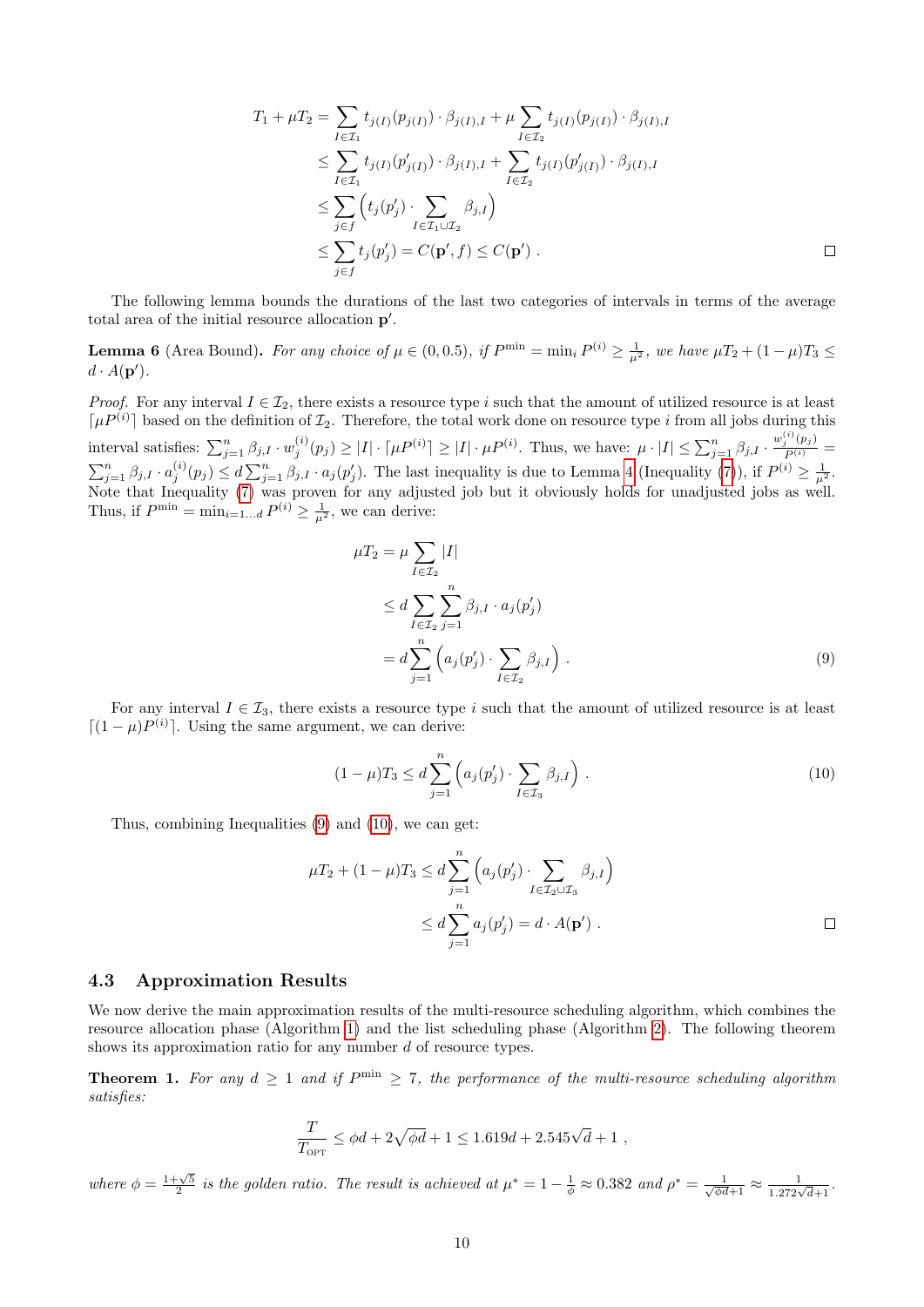We point out that  $P^{\min} \geq 7$  represents a reasonable condition on the total amount of most discrete resource types (e.g., processors, memory blocks, cache lines).

*Proof.* Based on the analysis of the list scheduling algorithm, by substituting  $T_1$  from Lemma [\(5\)](#page-8-1) and  $T_3$  from Lemma [\(6\)](#page-9-2) into  $T = T_1 + T_2 + T_3$ , and if  $P^{\min} \ge \frac{1}{\mu^2}$ , we get:

$$
T \le C(\mathbf{p}') + \frac{d}{1-\mu}A(\mathbf{p}') + \left(1 - \mu - \frac{\mu}{1-\mu}\right)T_2.
$$

Then, applying the bounds for  $C(p')$  and  $A(p')$  in Lemma [3](#page-6-6) from the resource allocation algorithm, and when (1 −  $\mu$ )<sup>2</sup>  $\leq \mu$ , i.e.,  $\mu \geq \frac{3-\sqrt{5}}{2} = 1 - \frac{1}{\phi}$ , which makes the last term above at most zero, we can derive:

$$
T \leq \left(\frac{1}{\rho} + \frac{d}{(1-\mu)(1-\rho)}\right) T_{\text{OPT}} \triangleq f_d(\mu, \rho) \cdot T_{\text{OPT}}.
$$

Clearly,  $f_d(\mu, \rho)$  is an increasing function of  $\mu$  for all d. Thus, to minimize the function, we can set  $\mu^* = 1 - \frac{1}{\phi}$ . In this case, we require  $P^{\min} \geq \frac{1}{(\mu^*)^2} \approx 6.854$  and we define  $f_d(\rho) \triangleq f_d(\mu^*, \rho) = \frac{1}{\rho} + \frac{\phi d}{1-\rho}$ . Now, by setting  $f'_{d}(\rho) = -\frac{1}{\rho^2} + \frac{\phi d}{(1-\rho)^2} = 0$  and by checking that  $f''_{d}(\rho) > 0$  for all  $\rho$ , we get  $\rho^* = \frac{1}{\sqrt{\phi d+1}}$  that minimizes  $f_{d}(\rho)$ . Thus, the approximation ratio is given by  $f_d(\mu^*, \rho^*) = \phi d + 2\sqrt{\phi d} + 1$ .  $\Box$ 

We point out that, when there is only one type of resource (i.e.,  $d = 1$  $d = 1$ ), Theorem 1 gives an approximation ratio of 5.164, which improves upon the ratio of 5.236 by Lepère et al. [\[26\]](#page-17-9). Jansen and Zhang [\[24\]](#page-17-10) showed that the algorithm actually achieves an even better ratio of 4.73 by proving a tighter critical-path bound than the one shown in Lemma [5.](#page-8-1) Unfortunately, their analysis cannot be generalized to the case with more than one type of resources.

While Theorem 1 proves the approximation ratio of the multi-resource scheduling algorithm for any  $d$ , the following theorem shows an improved result for large d.

<span id="page-10-0"></span>**Theorem 2.** For  $d \geq 22$  and if  $P^{\min} \geq d^{2/3}$ , the performance of the multi-resource scheduling algorithm satisfies:

$$
\frac{T}{T_{\text{OPT}}} \leq d + 3\sqrt[3]{d^2} + O(\sqrt[3]{d}) .
$$

The result is achieved at  $\mu^* \approx \frac{1}{\sqrt[3]{d}}$  and  $\rho^* = \frac{\sqrt{1-2\mu^*}}{\sqrt{1-2\mu^*}+\sqrt{d\mu^*}}$ .

*Proof.* Following the proof of Theorem [1](#page-9-3) but by substituting  $T_2$  and  $T_3$  into Equation [\(8\)](#page-8-2), and if  $P^{\min} \geq \frac{1}{\mu^2}$ . we get:

$$
T \leq \frac{1 - 2\mu}{\mu(1 - \mu)} C(\mathbf{p}') + \frac{d}{1 - \mu} A(\mathbf{p}') + \left(1 - \frac{1 - 2\mu}{\mu(1 - \mu)}\right) T_1.
$$

Applying the bounds for  $C(\mathbf{p}')$  and  $A(\mathbf{p}')$  in Lemma [3,](#page-6-6) and when  $1 - \frac{1-2\mu}{\mu(1-\mu)} \le 0$ , i.e.,  $\mu \le \frac{3-\sqrt{5}}{2} = 1 - \frac{1}{\phi}$ , which makes the last term above at most zero, we can derive:

$$
T \leq \left(\frac{1-2\mu}{\mu(1-\mu)\rho} + \frac{d}{(1-\mu)(1-\rho)}\right) T_{\text{OPT}} \triangleq g_d(\mu, \rho) \cdot T_{\text{OPT}}.
$$

Let  $X_{\mu} = \frac{1-2\mu}{\mu(1-\mu)} = \frac{1}{\mu} - \frac{1}{1-\mu}$  and  $Y_{\mu} = \frac{1}{1-\mu}$ . We can then write:  $g_d(\mu, \rho) = \frac{X_{\mu}}{\rho} + \frac{dY_{\mu}}{1-\rho}$ . By deriving  $g_d(\mu, \rho)$ 

with respect to  $\rho$  and setting the derivative to zero, we can get the best choice for  $\rho$  to be  $\rho^*(\mu) = \frac{\sqrt{X_\mu}}{\sqrt{X_\mu} + \sqrt{dY_\mu}}$ . As  $X_{\mu}, Y_{\mu} > 0$ , clearly  $\rho^*(\mu) \in (0,1)$ , thus is a valid choice. By substituting  $\rho^*(\mu)$  back into  $g_d(\mu, \rho)$  and simplifying, we can get:

$$
g_d(\mu, \rho^*(\mu)) = \left(\sqrt{X_\mu} + \sqrt{dY_\mu}\right)^2 \triangleq g_d(\mu)^2.
$$

We will now minimize  $g_d(\mu) = \sqrt{\frac{1}{\mu} - \frac{1}{1-\mu}} + \sqrt{\frac{d}{1-\mu}}$ . By deriving  $g_d(\mu)$  with respect to  $\mu$  and factoring, we can get:

$$
g'_d(\mu) = -\frac{(2d+4)\mu^4 - (d+8)\mu^3 + 8\mu^2 - 4\mu + 1}{2\mu(1-\mu)\sqrt{\mu(1-\mu)(1-2\mu)}\left(\mu\sqrt{d\mu(1-2\mu)} + (2\mu^2 - 2\mu + 1)\right)}.
$$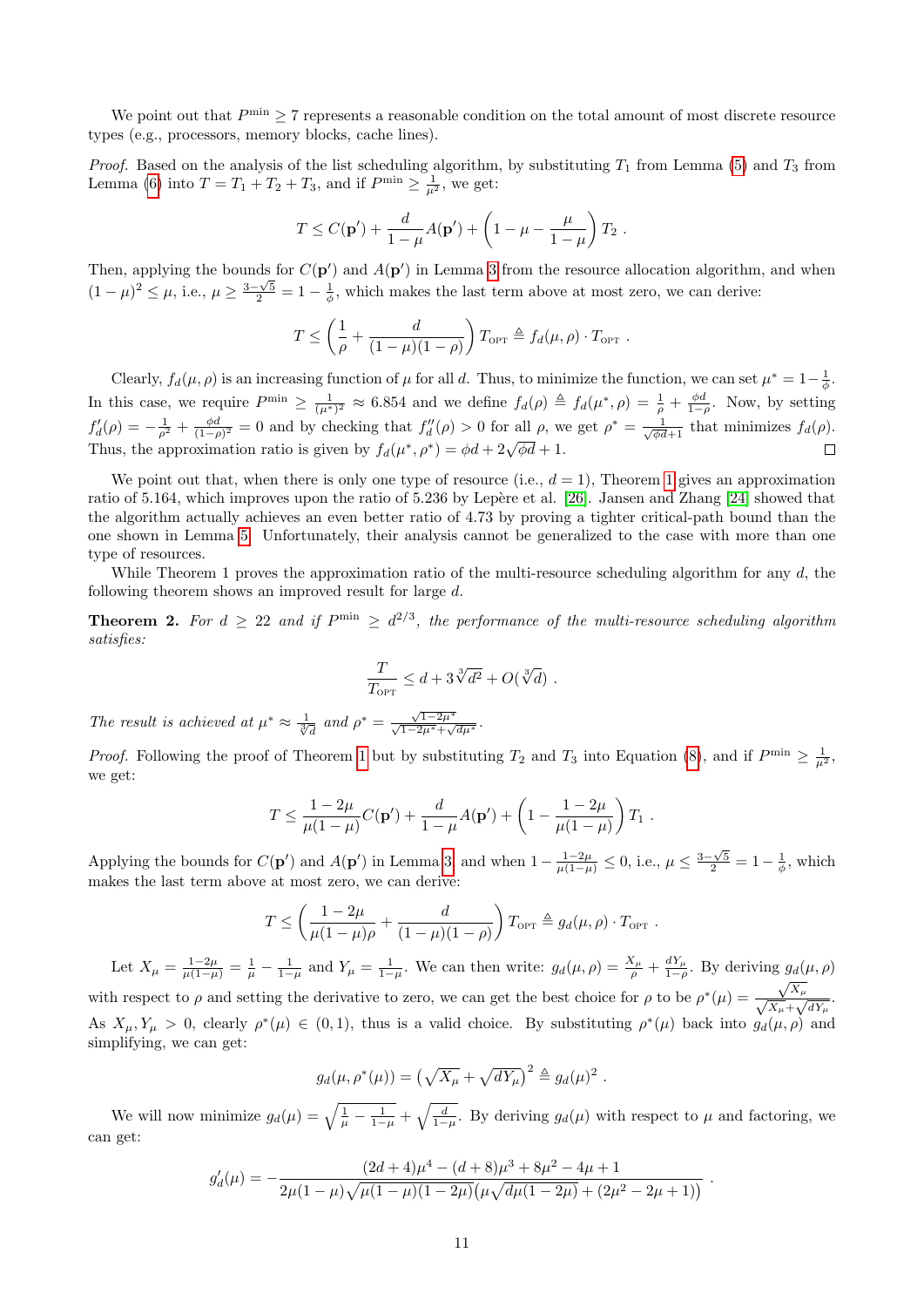As  $2\mu^2 - 2\mu + 1 = \mu^2 + (1 - \mu)^2 > 0$  for any  $\mu \in (0, 0.5)$ , the denominator of  $g_d'(\mu)$  is always positive. Thus, the sign of  $g_d'(\mu)$  is the opposite of the sign of its numerator, which we define as:

$$
h_d(\mu) \triangleq (2d+4)\mu^4 - (d+8)\mu^3 + 8\mu^2 - 4\mu + 1.
$$

In the following, we will show that, if  $d \leq 21$ ,  $h_d(\mu)$  is always positive for any  $\mu \in (0, \frac{3-\sqrt{5}}{2}]$ , and thus the optimal choice is  $\mu^* = \frac{3-\sqrt{5}}{2}$ , which gives the same result as in Theorem [1.](#page-9-3) Otherwise, if  $d \geq 22$ , there is a unique optimal choice  $\mu^* \in (0, \frac{3-\sqrt{5}}{2})$ , which satisfies  $h_d(\mu^*) = 0$ . For convenience, we define  $\mu^A = \frac{3-\sqrt{5}}{2}$  and  $\mu^B = \frac{3}{8} < \mu^A$ .

First, we can compute, for any  $\mu \in (0, \mu^B]$ , that:

$$
h'_d(\mu) = 4(2d+4)\mu^3 - 3(d+8)\mu^2 + 16\mu - 4
$$
  
=  $d\mu^2(8\mu - 3) + 4(2\mu - 1)(\mu^2 + (1 - \mu)^2) < 0$ .

We can also compute, for any  $\mu \in [\mu^B, \mu^A]$ , that:

$$
h''_d(\mu) = 12(2d+4)\mu^2 - 6(d+8)\mu + 16
$$
  
\n
$$
\ge 12(2d+4) \cdot \left(\frac{3}{8}\right)^2 - 6(d+8) \cdot \left(\frac{3-\sqrt{5}}{2}\right) + 16
$$
  
\n
$$
\approx 1.083d + 4.416 > 0
$$

Thus, we can conclude the following:

- In  $(0, \mu^B)$ ,  $h_d(\mu)$  is a strictly decreasing function of  $\mu$ ;
- In  $[\mu^B, \mu^A], h_d(\mu)$  is a strictly convex function of  $\mu$ , and  $h'_d(\mu)$  is a strictly increasing function of  $\mu$ .

We now distinguish two cases depending on the value of d.

Case (1):  $d \leq 21$ . Since  $h'_d(\mu)$  is an increasing function of  $\mu$  in  $[\mu^B, \mu^A]$ , the largest value of  $h'_d(\mu)$  is achieved at  $\mu^A$ . Also,  $h'_d(\mu)$  is clearly an increasing function of d for any  $\mu > \mu^B$ . Thus, for any  $\mu \in (\mu^B, \mu^A]$ , we have:

$$
h'_d(\mu) \le h'_d(\mu^A) \le h'_{21}(\mu^A) \approx -0.328 < 0 \; .
$$

Thus,  $h_d(\mu)$  is a strictly decreasing function of  $\mu$  in  $(0, \mu^A)$ , and for any  $\mu \in (0, \mu^A]$ , if  $d \leq 21$ , we have:

$$
h_d(\mu) \ge h_d(\mu^A) \approx -0.013d + 0.2786 \ge 0.0035 > 0.
$$

Since  $g_d'(\mu)$  and  $h_d(\mu)$  have opposite signs, this means  $g_d'(\mu) < 0$ , which implies that  $g_d(\mu)$  is a decreasing function of  $\mu$  in  $(0, \mu^A]$ . Therefore, the optimal  $\mu$  to minimize  $g_d(\mu)$  is  $\mu^* = \mu^A = \frac{3-\sqrt{5}}{2}$ . It can be verified that this choice yields the same approximation result as in Theorem [1.](#page-9-3)

Case (2):  $d \geq 22$ . For any fixed  $\mu$  in  $(0, \mu^A)$ , we can easily show that  $h_d(\mu)$  is a decreasing function of d (by deriving  $h_d(\mu)$  with respect to d). Thus, we have  $h_d(\mu^B) \leq h_{22}(\mu^B) \approx -0.008 < 0$ . Further, we have  $h_d(0) = 1 > 0$ . Since  $h_d(\mu)$  is a strictly decreasing function of  $\mu$  in  $(0, \mu^B)$ , we know that  $h_d(\mu) = 0$  admits a unique solution  $\mu^*$  in this interval. Moreover, since  $h_d(\mu)$  is a convex function in  $[\mu^B, \mu^A]$ , we have, for any  $\mu \in [\mu^B, \mu^A], \text{ that:}$ 

$$
h_d(\mu) \le h_{22}(\mu) \le \max\left(h_{22}(\mu^B), h_{22}(\mu^A)\right)
$$
  

$$
\approx \max(-0.008, -0.01) < 0.
$$

This shows that  $h_d(\mu) > 0$  in  $(0, \mu^*)$  and  $h_d(\mu) < 0$  in  $(\mu^*, \mu^A]$ . Since  $h_d(\mu)$  and  $g'_d(\mu)$  have opposite signs, we get that  $g_d(\mu)$  is a strictly decreasing function of  $\mu$  in  $(0, \mu^*)$  and a strictly increasing function in  $(\mu^*, \mu^A]$ . Thus, the optimal  $\mu$  to minimize  $g_d(\mu)$  is given by  $\mu^*$ .

As  $\mu^*$  is the solution to a fourth-degree equation (i.e.,  $h_d(u) = 0$ ), its closed form, although exists, is too complicated to express. However, observing that when d increases and if  $\mu$  is small enough, the dominating negative term of  $h_d(\mu)$  is  $d\mu^3$  and the dominating positive term is 1. We can then get an estimate of  $\mu^* \approx \frac{1}{\sqrt[3]{d}}$ .

which gives an estimated approximation ratio: 
$$
g_d(\mu^*)^2 \approx \frac{d^3\overline{d}+2d\sqrt{1-\frac{2}{3\overline{d}}}+\sqrt[3]{d^2}-2\sqrt[3]{d}}{\sqrt[3]{d}-1} = d+3\sqrt[3]{d^2}+O(\sqrt[3]{d}).
$$

Figure [1](#page-12-1) plots the estimated ratio of Theorem [2](#page-10-0) in comparison with the actual ratio that results from the true value of  $\mu^*$  (obtained numerically) for  $22 \le d \le 50$ . We can see that the estimation is indeed very close to the actual value, and the result clearly improves upon the ratio of Theorem [1.](#page-9-3)

Although Theorem [2](#page-10-0) holds for a large number of resource types (i.e.,  $d > 22$ ) and is unlikely to be practical in today's resource management systems, the result does have significant theoretical importance. In particular, it gives the first approximation for general list-based algorithm that is asymptotically tight up to the dominating factor d in the context of multi-resource moldable job scheduling (see Theorem  $6$ ).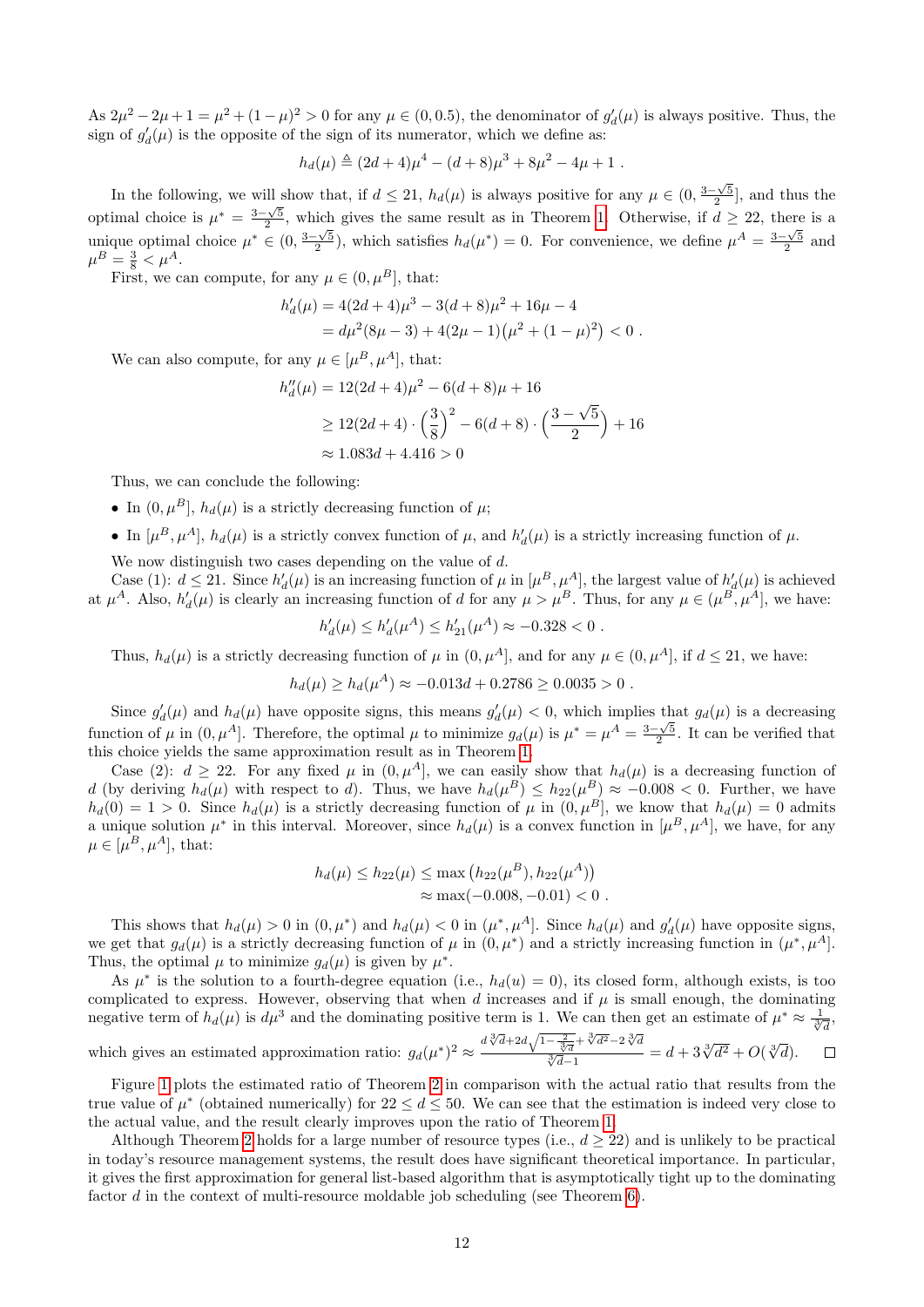

<span id="page-12-1"></span>Figure 1: Comparison of the estimated ratio and the actual ratio of Theorem [2](#page-10-0) along with the ratio of Theorem [1](#page-9-3) for  $22 \le d \le 50$ .

# <span id="page-12-0"></span>5 Improved Approximation Results for Some Special Graphs

In the preceding section, we have derived the approximation ratios of the multi-resource scheduling algorithm for general graphs. In this section, we will show improved approximation results for some special graphs, namely, series-parallel graphs or trees, and independent jobs without any precedence constraints.

# 5.1 Results for SP Graphs or Trees

We first consider jobs whose precedence constraints form a series-parallel graph or a tree. A directed acyclic graph (DAG) is a *series-parallel (SP)* graph [\[4\]](#page-16-16) if it has only two nodes (i.e., a source and a sink) connected by an edge, or can be constructed (recursively) by a series composition or a parallel composition of two SP graphs.[5](#page-12-2) Trees are simply special cases of general SP graphs.

In this case, we rely on an FPTAS (Fully Polynomial-Time Approximation Scheme) proposed in [\[26\]](#page-17-9) to find a near-optimal resource allocation. The algorithm was proposed in the context of a single resource type, but can be readily adapted to work for multiple types of resources (by first discarding the subset of dominated resource allocations as shown in Step 1 of Algorithm [1\)](#page-7-1). In essence, the FPTAS first decomposes an SP graph into atomic parts, then uses dynamic programming to decide if an allocation  $p'$  that satisfies  $L(p') \leq X$  can be found for a positive integer  $X$ , and finally performs a binary search on  $X$ . The following lemma shows the result. More details about the algorithm can be found in [\[26\]](#page-17-9).

<span id="page-12-3"></span>Lemma 7. For a set of jobs whose precedence constraints form a series-parallel graph or a tree, and for any  $\epsilon \geq 0$ , an FPTAS (i.e., polynomial in  $1/\epsilon$ ) exists, which can compute a resource allocation  $\mathbf{p}' = (p'_1, p'_2, \ldots, p'_n)$ that satisfies:

$$
L(\mathbf{p}') = \max(A(\mathbf{p}'), C(\mathbf{p}')) \le (1+\epsilon) \cdot L_{\min} \le (1+\epsilon) \cdot T_{\text{OPT}}.
$$

We can now use the above FPTAS to replace Step 2 in resource allocation (Algorithm [1\)](#page-7-1) and combine it with list scheduling (Algorithm [2\)](#page-8-0). The following theorem shows the approximation ratio for any number  $d$  of resource types.

<span id="page-12-4"></span>**Theorem 3.** For any  $d \geq 1$  and if  $P^{\min} \geq 7$ , the performance of the multi-resource scheduling algorithm for SP graphs or trees satisfies the following:

$$
\frac{T}{T_{\text{OPT}}} \le (1 + \epsilon) \cdot (\phi d + 1) \le (1 + \epsilon) \cdot (1.619d + 1) ,
$$

where  $\phi = \frac{1+\sqrt{5}}{2}$  is the golden ratio. The result is achieved at  $\mu^* = 1 - \frac{1}{\phi} \approx 0.382$ .

*Proof.* Following the proof of Theorem [1](#page-9-3) by substituting  $T_1$  from Lemma [\(5\)](#page-8-1) and  $T_3$  from Lemma [\(6\)](#page-9-2) into  $T = T_1 + T_2 + T_3$ , and if  $P^{\min} \ge \frac{1}{\mu^2}$ , we get:

$$
T \leq C(\mathbf{p}') + \frac{d}{1-\mu}A(\mathbf{p}') + \left(1 - \mu - \frac{\mu}{1-\mu}\right)T_2.
$$

<span id="page-12-2"></span><sup>&</sup>lt;sup>5</sup>Given two SP graphs  $G_1$  and  $G_2$ , the *parallel composition* is the union of the two graphs while merging their sources to create the new source and merging their sinks to create the new sink, and the *series composition* merges the sink of  $G_1$  with the source of  $G_2$  and uses the source of  $G_1$  as the new source and the sink of  $G_2$  as the new sink.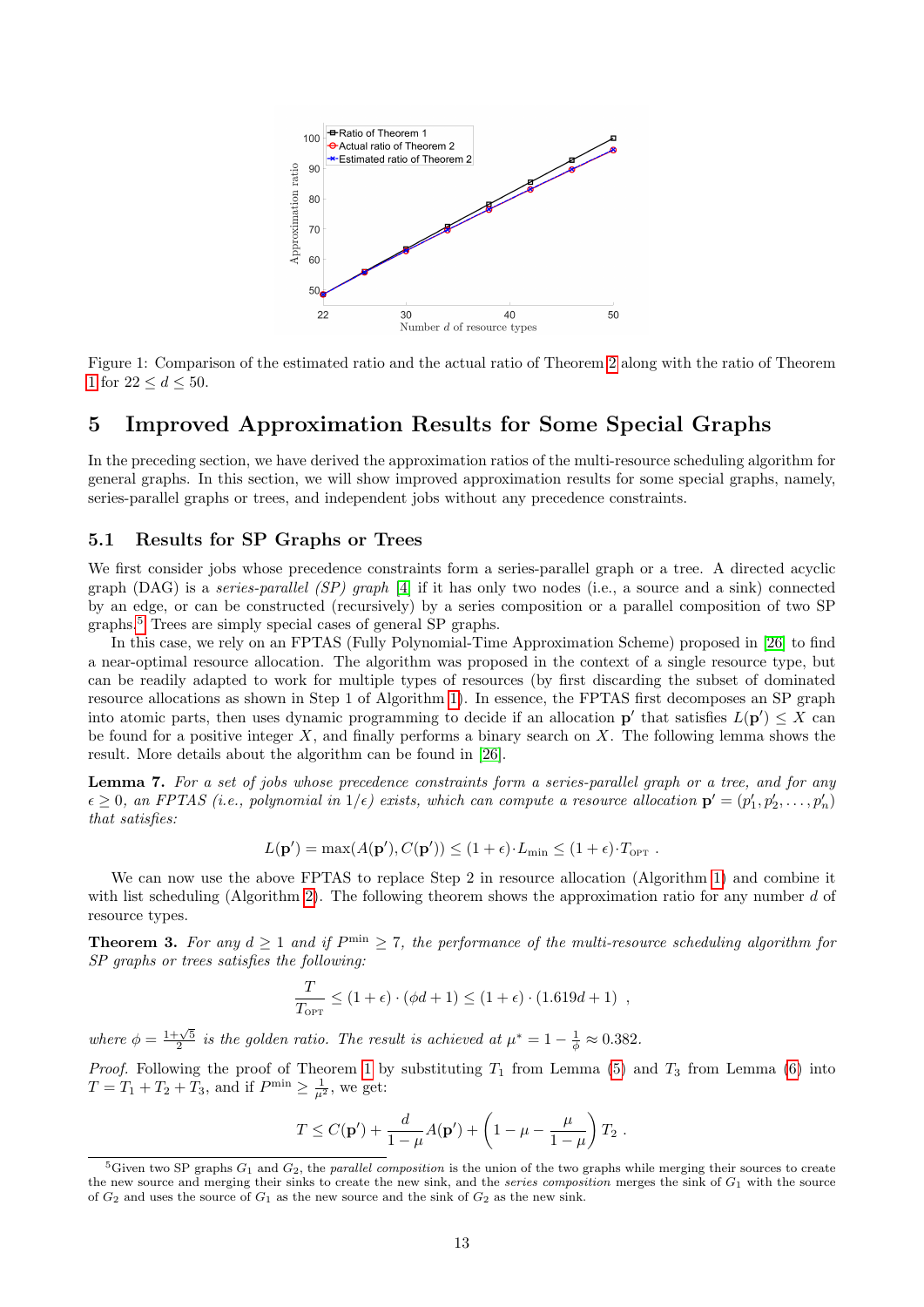Then, by applying the bounds in Lemma [7,](#page-12-3) and when  $(1 - \mu)^2 \leq \mu$ , i.e.,  $\mu \geq \frac{3 - \sqrt{5}}{2} = 1 - \frac{1}{\phi}$ , we can derive:

$$
T \le (1 + \epsilon) \cdot \left(1 + \frac{d}{(1 - \mu)}\right) T_{\text{OPT}} \triangleq f_d(\mu) \cdot T_{\text{OPT}}.
$$

Clearly,  $f_d(\mu)$  is an increasing function of  $\mu$  for all d. Thus, the minimum value is obtained by setting  $\mu^* = 1 - \frac{1}{\phi}$ . In this case, the approximation ratio is given by  $f_d(\mu^*) = (1 + \epsilon) \cdot (\phi d + 1)$ , with the condition  $P^{\min} \ge \frac{1}{(\mu^*)^2} \approx 6.854.$ 

The approximation ratio can be improved with  $d \geq 4$  resource types, as shown in the following theorem.

<span id="page-13-2"></span>**Theorem 4.** For any  $d \geq 4$  and if  $P^{\min} \geq d + 2\sqrt{d-1}$ , the performance of the multi-resource scheduling algorithm for SP graphs or trees satisfies the following:

$$
\frac{T}{T_{\text{OPT}}} \le (1 + \epsilon) \cdot \left( d + 2\sqrt{d-1} \right) .
$$

The result is achieved at  $\mu^* = \frac{1}{\sqrt{d-1}+1}$ .

*Proof.* Following the proof of Theorem [1](#page-9-3) but by substituting  $T_2$  and  $T_3$  into  $T = T_1 + T_2 + T_3$ , and if  $P^{\min} \ge \frac{1}{\mu^2}$ , we get:

$$
T \leq \frac{1 - 2\mu}{\mu(1 - \mu)} C(\mathbf{p}') + \frac{d}{1 - \mu} A(\mathbf{p}') + \left(1 - \frac{1 - 2\mu}{\mu(1 - \mu)}\right) T_1.
$$

Applying the bounds in Lemma [7,](#page-12-3) and when  $1 - \frac{1-2\mu}{\mu(1-\mu)} \le 0$ , i.e.,  $\mu \le \frac{3-\sqrt{5}}{2}$ , we can derive:

$$
T \le (1 + \epsilon) \cdot \left(\frac{1 - 2\mu}{\mu(1 - \mu)} + \frac{d}{1 - \mu}\right) T_{\text{OPT}}
$$
  
=  $(1 + \epsilon) \cdot \left(\frac{1}{\mu} + \frac{d - 1}{1 - \mu}\right) \triangleq g_d(\mu) \cdot T_{\text{OPT}}$ .

By setting  $g'_d(\mu) = -\frac{1}{\mu^2} + \frac{d-1}{(1-\mu)^2} = 0$  and by checking that  $g''_d(\mu) > 0$ , we get  $\mu^* = \frac{1}{\sqrt{d-1}+1}$ , which is at most  $\frac{3-\sqrt{5}}{2}$  for  $d \ge 4$ . Thus, with the condition  $P^{\min} \ge \frac{1}{(\mu^*)^2} = d + 2\sqrt{d-1}$  and  $d \ge 4$ , we get the approximation ratio:

$$
g_d(\mu^*) = (1+\epsilon) \cdot \left(\sqrt{d-1} + 1 + \frac{d-1}{1 - \frac{1}{\sqrt{d-1}+1}}\right)
$$

$$
= (1+\epsilon) \cdot \left(d + 2\sqrt{d-1}\right) .
$$

## 5.2 Results for Independent Jobs

We finally consider independent jobs without any precedence constraints. For this case, Sun et al. [\[36\]](#page-17-4) presented a 2d-approximation algorithm for any  $d \geq 1$ , while we show improved results for  $d \geq 3$ . Here, we rely on an optimal multi-resource allocation algorithm proposed in [\[36\]](#page-17-4) as Step 2 of our Algorithm [1.](#page-7-1) The algorithm computes the resource allocation in polynomial time as shown in the lemma below. More details of the algorithm can be found in [\[36\]](#page-17-4).

<span id="page-13-1"></span>**Lemma 8.** For a set of independent jobs, a resource allocation  $\mathbf{p}' = (p'_1, p'_2, \ldots, p'_n)$  can be found in polynomial time, such that:

$$
L(\mathbf{p}') = \max(A(\mathbf{p}'), C(\mathbf{p}')) = L_{\min} \leq T_{\text{OPT}} ,
$$

where  $C(\mathbf{p}') = \max_{j=1...n} t_j(p'_j)$  denotes the maximum execution time of any job under allocation  $\mathbf{p}'$ , which becomes the critical path when there is no precedence constraint.

For independent jobs, while the area bound (Lemma [6\)](#page-9-2) remains unchanged, we show a modified critical-path bound.

<span id="page-13-0"></span>**Lemma 9** (Modified Critical-Path Bound). For any choice of  $\mu \in (0, 0.5)$ , we have: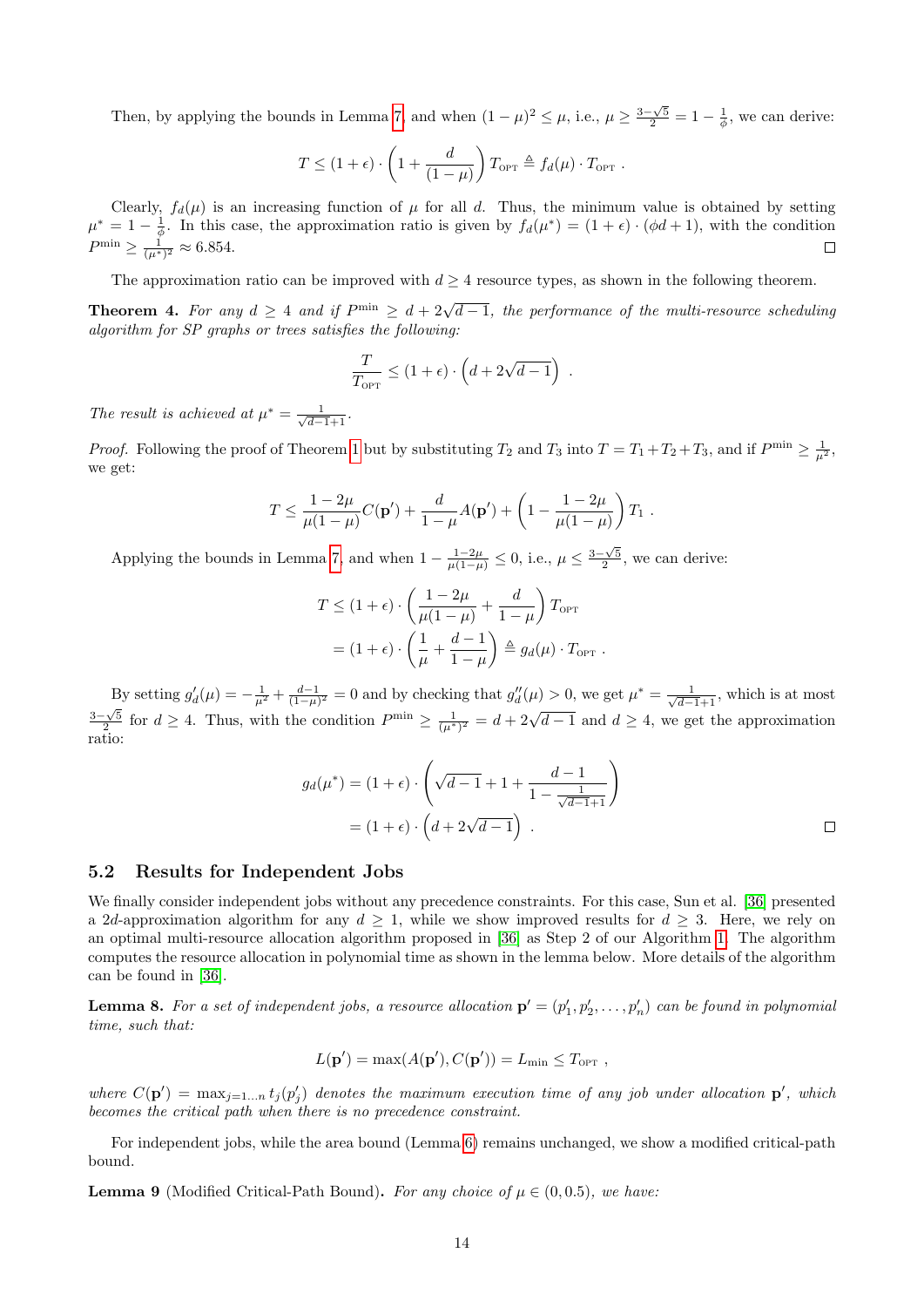- If  $\mathcal{I}_1 = \emptyset$ ,  $\mu T_2 \le C(\mathbf{p}')$ ;
- If  $\mathcal{I}_1 \neq \emptyset$ ,  $T_1 + T_2 \leq C(\mathbf{p}')$ .

*Proof.* Recall that there are three categories of intervals  $\mathcal{I}_1$ ,  $\mathcal{I}_2$  and  $\mathcal{I}_3$ . Based on the proof of Lemma [5,](#page-8-1) during any interval  $I \in \mathcal{I}_1 \cup \mathcal{I}_2$ , there is no ready job in the queue. Since all jobs are independent, it means that all jobs have been scheduled. This implies that all intervals in  $\mathcal{I}_2$  happen before all intervals in  $\mathcal{I}_1$ , since there is no new job arrival and jobs only complete. Further, all intervals in  $\mathcal{I}_3$  happen before all intervals in  $\mathcal{I}_2$  using the same argument. Now, consider a job j that completes the last in the schedule. We know that j must have started during  $\mathcal{I}_3$  or at the beginning of  $\mathcal{I}_2$ . We consider two cases.

Case (1):  $\mathcal{I}_1 = \emptyset$ . In this case, job j is executed during all intervals in  $\mathcal{I}_2$  and it could be adjusted. Thus, according to Lemma [4](#page-6-5) (Inequality [\(6\)](#page-6-3)), we have  $\mu T_2 \leq \mu \cdot t_j(p_j) \leq t_j(p'_j) \leq \max_{j=1...n} t_j(p'_j) = C(\mathbf{p}')$ .

Case (2):  $\mathcal{I}_1 \neq \emptyset$ . In this case, job j is executed during all intervals in  $\mathcal{I}_2$  as well as all intervals in  $\mathcal{I}_1$ . Thus, job j must be unadjusted (since it is executed during  $\mathcal{I}_1$ ). Thus, we have  $T_1 + T_2 \le t_j(p_j) = t_j(p'_j) \le$  $\max_{j=1...n} t_j(p'_j) = C(\mathbf{p}')$ .

**Theorem 5.** The performance of multi-resource scheduling for independent jobs satisfies  $T/T_{\text{OPT}} \leq r$ , where:

$$
r = \begin{cases} 2d, & if \ d = 1, 2, \ and \ P^{\min} \ge 1 \\ 1.619d + 1, & if \ d = 3, \ and \ P^{\min} \ge 7 \\ d + 2\sqrt{d - 1}, & if \ d \ge 4, \ and \ P^{\min} \ge d + 2\sqrt{d - 1} \end{cases}
$$

*Proof.* When  $d = 1, 2$ , we can just apply the multi-resource scheduling algorithm in [\[36\]](#page-17-4) to get 2d-approximation. Otherwise, we consider both cases as stated in Lemma [9.](#page-13-0)

Case (1):  $\mathcal{I}_1 = \emptyset$ . In this case, the makespan is given by  $T = T_2 + T_3$ . Substituting  $\mu T_2 \leq C(\mathbf{p}')$  from Lemma [9](#page-13-0) and  $\mu T_2 + (1 - \mu)T_3 \le d \cdot A(\mathbf{p}')$  from Lemma [6](#page-9-2) into T, we get:

$$
T \le \frac{1 - 2\mu}{\mu(1 - \mu)} C(\mathbf{p}') + \frac{d}{1 - \mu} A(\mathbf{p}')
$$
  
\n
$$
\le \left(\frac{1 - 2\mu}{\mu(1 - \mu)} + \frac{d}{1 - \mu}\right) \cdot T_{\text{OPT}} \qquad \text{(by Lemma 8)}
$$
  
\n
$$
\triangleq g_d(\mu) \cdot T_{\text{OPT}}.
$$

Case (2):  $\mathcal{I}_1 \neq \emptyset$ . In this case, the makespan is given by  $T = T_1 + T_2 + T_3$ . Substituting  $T_1 + T_2 \leq C(\mathbf{p}')$ from Lemma [9](#page-13-0) and  $\mu T_2 + (1 - \mu)T_3 \leq d \cdot A(\mathbf{p}')$  from Lemma [6](#page-9-2) into T, we get:

$$
T \leq C(\mathbf{p}') + \frac{d}{1-\mu}A(\mathbf{p}') - \frac{\mu}{1-\mu}T_2
$$
  
\n
$$
\leq \left(1 + \frac{d}{1-\mu}\right) \cdot T_{\text{OPT}} \qquad \text{(by Lemma 8)}
$$
  
\n
$$
\triangleq f_d(\mu) \cdot T_{\text{OPT}}.
$$

The overall approximation ratio is given by  $\max(f_d(\mu), g_d(\mu))$ , with the condition  $P^{\min} \geq \frac{1}{\mu^2}$ . Thus, when  $d = 3$  $d = 3$ , by following the proof of Theorem 3 and setting  $\mu^* \approx 0.382$ , the ratio is  $f_d(\mu^*) \leq 1.619d + 1$ . When  $d \geq 4$ ,  $a = 3$ , by following the proof of Theorem 3 and setting  $\mu^* \approx 0.382$ , the ratio is  $J_d(\mu^*) \le 1.619a + 1$ . When a we can follow the proof of Theorem [4](#page-13-2) by setting  $\mu^* = \frac{1}{\sqrt{d-1}+1}$ . In this case, the ratio is  $g_d(\mu^*) =$ 

# <span id="page-14-0"></span>6 Lower Bound for List Scheduling

Lastly, we prove a lower bound of d on the approximation ratio of any deterministic algorithm that, for the second phase, uses list scheduling with only *local* priority considerations (i.e., without taking into account the precedence graphs when assigning priorities to the jobs). This lower bound holds regardless of the resource allocation scheme for the first phase. The result shows that our multi-resource scheduling algorithms essentially achieve tight approximation ratios up to the dominating factor for large  $d$  among the generic class of local list scheduling schemes.

<span id="page-14-1"></span>Theorem 6. Any deterministic list scheduling algorithm with local job priority considerations is no better than d-approximation for the multi-resource scheduling problem.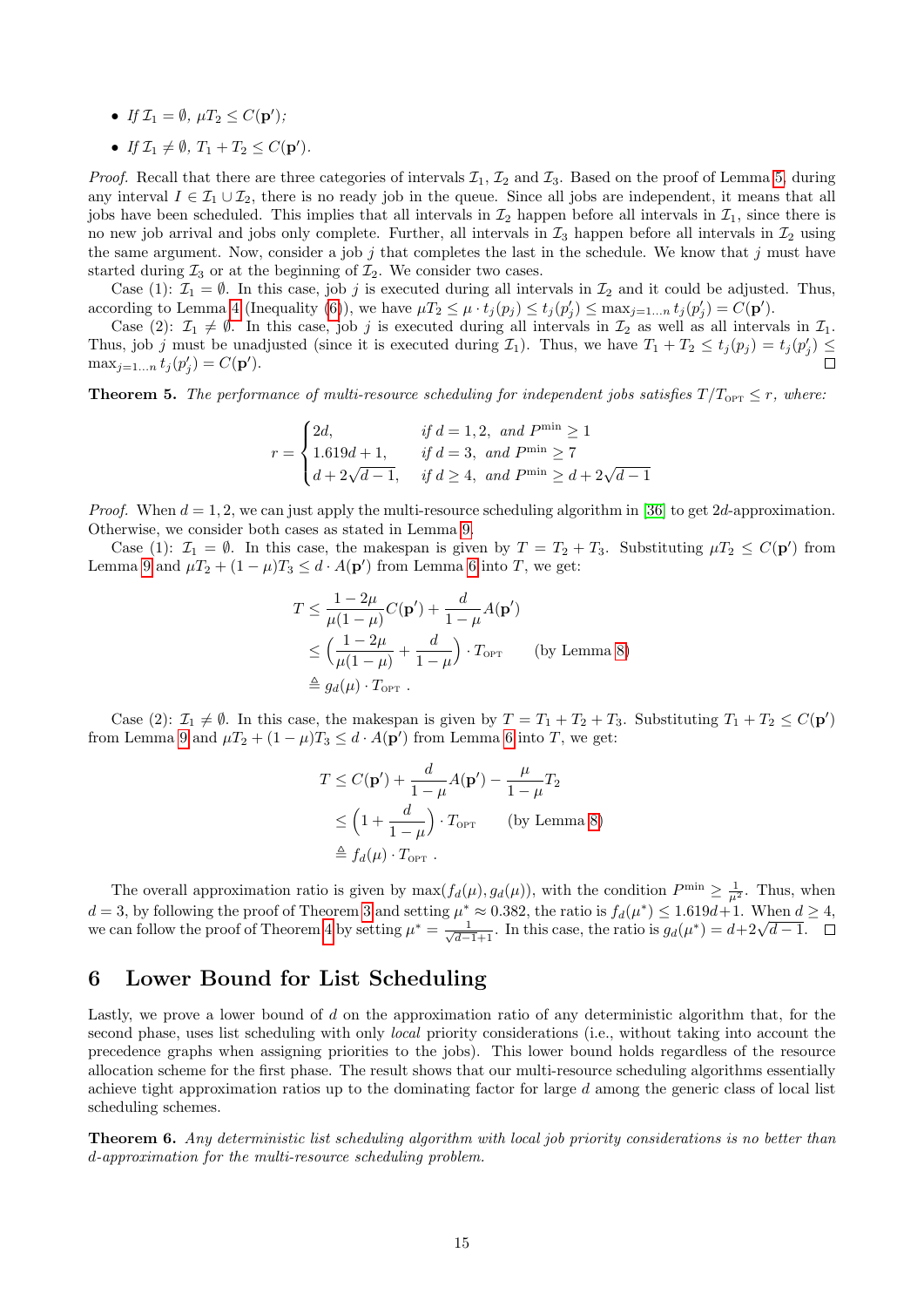

<span id="page-15-1"></span>Figure 2: Lower bound instance with an approximation ratio of d for any deterministic list scheduling algorithm with local job priority considerations.

Proof. The lower bound is constructed by using a set of jobs whose precedence constraints form a tree. Each job takes unit-time to complete, and only requires a unit resource allocation from a single resource type. For each resource type i, there is a total amount  $P^{(i)} = 2$  $P^{(i)} = 2$  of available resource. Figure 2 illustrates our lower bound instance with  $n = 2Md$  jobs, where M is an integer multiple of 3. The nodes represent the jobs, the arrows represent the precedence constraints, and the color of a node represents the single resource type the corresponding job requires.

The optimal schedule can be obtained by prioritizing the job dependencies going downward, resulting in a makespan of  $T_{\text{OPT}} = M+d-1$ . Any deterministic list scheduling algorithm with only local priority considerations cannot distinguish jobs that require the same resource type. Hence, in the worst-case, it could only utilize one type of resource at any time, resulting in a makespan of  $T = M(d-1) + \frac{4M}{3} = Md + \frac{M}{3}$ . Choosing  $M > 3(d^2 - d)$ , the worst-case approximation ratio is:

$$
\frac{T}{T_{\text{OPT}}} = \frac{Md + \frac{M}{3}}{M + d - 1} = \frac{d + \frac{1}{3}}{1 + \frac{d - 1}{M}} > \frac{d + \frac{1}{3}}{1 + \frac{1}{3d}} = d.
$$

This completes the proof of the theorem.

# <span id="page-15-0"></span>7 Conclusion

In this paper, we have studied the problem of scheduling parallel jobs with precedence constraints under multiple types of schedulable resources. We focused on moldable jobs, which allow the scheduler to flexibly select a variable set of resources before the execution of the jobs, and the goal is to minimize the overall completion time, or the makespan. We have proposed a multi-resource scheduling algorithm that adopts the two-phase approach by combining an approximate resource allocation and an extended list scheduling scheme. We have proven approximation ratios of the algorithm for the general precedence graph, as well as for some special graphs including SP-DAGs or trees and independent jobs. The results are summarized in Table [1.](#page-16-17) We have also proven a lower bound on the approximation ratio of any local list scheduling scheme, which shows that our algorithm achieves the optimal asymptotic performance up to the dominating factor.

We point out that the lower bound proven in Theorem [6](#page-14-1) does not rule out the possibility of a *global* list scheduling algorithm that considers the structure of the precedence graph when determining the priorities for the jobs (e.g., giving priority to the jobs on the critical path). It remains an open question to find such an algorithm by showing a better approximation ratio than  $d$ , or to prove a matching lower bound for any list-based scheduling scheme.

 $\Box$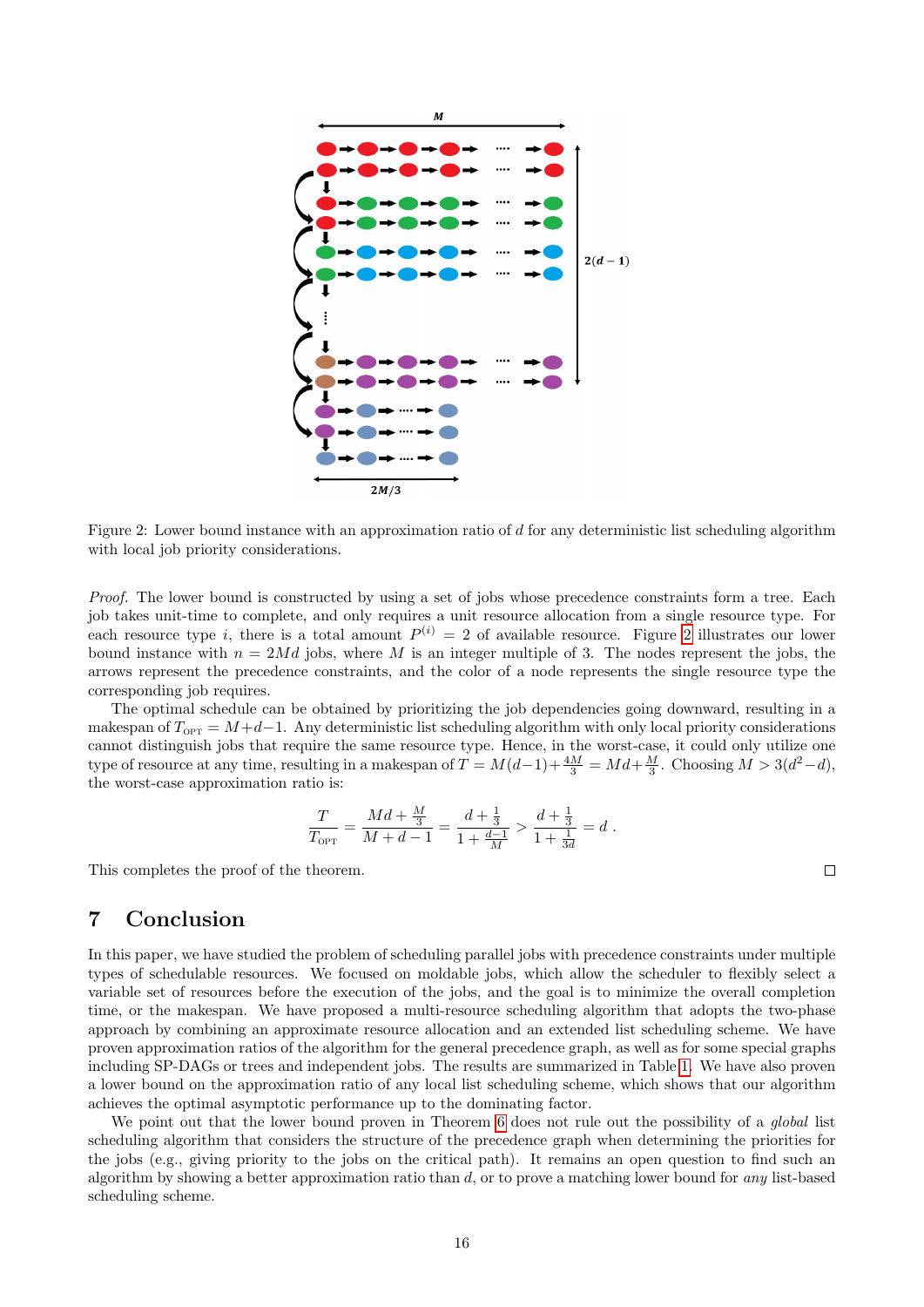| Precedence                 | Approximation Ratio                                    |
|----------------------------|--------------------------------------------------------|
| General                    | • 1.619d + 2.545 $\sqrt{d}$ + 1 for $d \ge 1$          |
| Graphs                     | • $d + 3\sqrt[3]{d^2} + O(\sqrt[3]{d})$ for $d \ge 22$ |
| SP Graphs                  | • $(1+\epsilon)(1.619d+1)$ for $d \ge 1$               |
| or Trees                   | • $(1+\epsilon)$ $(d+2\sqrt{d-1})$ for $d \geq 4$      |
| Independent<br><b>Jobs</b> | • 2 <i>d</i> for $d \ge 1$ [36]                        |
|                            | • 1.619 $d+1$ for $d=3$                                |
|                            | • $d+2\sqrt{d-1}$ for $d\geq 4$                        |

<span id="page-16-17"></span>Table 1: Summary of approximation results.

# References

- <span id="page-16-1"></span>[1] C. Augonnet, S. Thibault, R. Namyst, and P.-A. Wacrenier. StarPU: A unified platform for task scheduling on heterogeneous multicore architectures. Concurr. Comput. : Pract. Exper., 23(2):187–198, 2011.
- <span id="page-16-13"></span>[2] O. Beaumont, L.-C. Canon, L. Eyraud-Dubois, G. Lucarelli, L. Marchal, C. Mommessin, B. Simon, and D. Trystram. Scheduling on two types of resources: A survey. ACM Comput. Surv., 53(3), 2020.
- <span id="page-16-11"></span>[3] O. Beaumont, L. Eyraud-Dubois, and S. Kumar. Fast approximation algorithms for task-based runtime systems. Concurrency and Computation: Practice and Experience, 30(17):e4502, 2018.
- <span id="page-16-16"></span>[4] H. L. Bodlaender and B. de Fluiter. Parallel algorithms for series parallel graphs. In ESA, pages 277–289, 1996.
- <span id="page-16-2"></span>[5] G. Bosilca, A. Bouteiller, A. Danalis, M. Faverge, T. Herault, and J. J. Dongarra. PaRSEC: Exploiting heterogeneity to enhance scalability. Computing in Science and Engg., 15(6):36–45, 2013.
- <span id="page-16-3"></span>[6] M. Caccamo, R. Pellizzoni, L. Sha, G. Yao, and H. Yun. Memguard: Memory bandwidth reservation system for efficient performance isolation in multi-core platforms. In RTAS, page 55–64, 2013.
- <span id="page-16-7"></span>[7] C. Chen. An improved approximation for scheduling malleable tasks with precedence constraints via iterative method. IEEE Transactions on Parallel and Distributed Systems, 29(9):1937–1946, 2018.
- <span id="page-16-8"></span>[8] C.-Y. Chen and C.-P. Chu. A 3.42-approximation algorithm for scheduling malleable tasks under precedence constraints. IEEE Trans. Parallel Distrib. Syst., 24(8):1479–1488, 2013.
- <span id="page-16-15"></span>[9] P. De, E. J. Dunne, J. B. Ghosh, and C. E. Wells. Complexity of the discrete time-cost tradeoff problem for project networks. Operations Research, 45(2):302–306, 1997.
- <span id="page-16-14"></span>[10] P. De, E. James Dunne, J. B. Ghosh, and C. E. Wells. The discrete time-cost tradeoff problem revisited. European Journal of Operational Research, 81(2):225–238, 1995.
- <span id="page-16-10"></span>[11] G. Demirci, H. Hoffmann, and D. H. K. Kim. Approximation algorithms for scheduling with resource and precedence constraints. In STACS, 2018.
- <span id="page-16-5"></span>[12] J. Du and J. Y.-T. Leung. Complexity of scheduling parallel task systems. SIAM J. Discret. Math., 2(4):473–487, 1989.
- <span id="page-16-12"></span>[13] L. Eyraud-Dubois and S. Kumar. Analysis of a list scheduling algorithm for task graphs on two types of resources. In IPDPS, 2020.
- <span id="page-16-4"></span>[14] D. G. Feitelson. Job scheduling in multiprogrammed parallel systems (extended version). IBM Research Report RC19790(87657), 1997.
- <span id="page-16-9"></span>[15] A. Feldmann, M.-Y. Kao, J. Sgall, and S.-H. Teng. Optimal on-line scheduling of parallel jobs with dependencies. Journal of Combinatorial Optimization, 1(4):393–411, 1998.
- <span id="page-16-6"></span>[16] M. R. Garey and R. L. Graham. Bounds for multiprocessor scheduling with resource constraints. SIAM J. Comput., 4(2):187–200, 1975.
- <span id="page-16-0"></span>[17] T. Gautier, X. Besseron, and L. Pigeon. KAAPI: A thread scheduling runtime system for data flow computations on cluster of multi-processors. In PASCO, page 15–23, 2007.